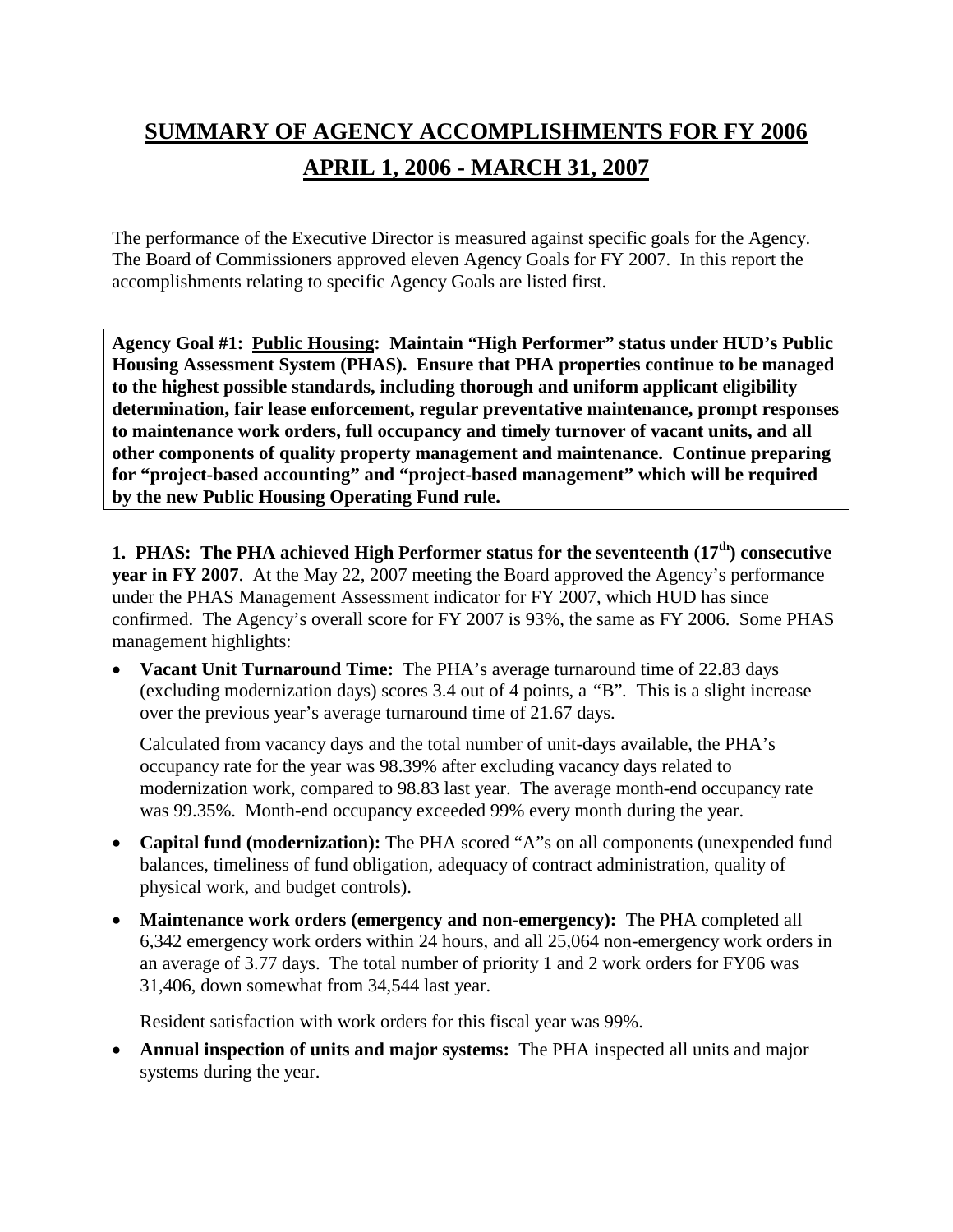- **Security:** The PHA scored "A"s on all components (tracking and reporting crime-related problems, screening of applicants, lease enforcement, drug prevention and/or crime reduction program goals).
- **Economic self-sufficiency:** The PHA scored "A"s on all components.
- **Physical inspections:** The PHA's last inspections were "for FY 2005" and conducted during September – October 2005. The PHA scored 83% (24 out of 30 points). At staff's urging REAC agreed to use those inspection scores for FY 2006 and 2007. That saved much staff time preparing for the inspections, accompanying the inspector(s), responding to "EHS" notices ("Exigent Health & Safety" deficiencies) and requesting score corrections.
- **Resident satisfaction surveys (RASS):** Staff coordinated required advance notice to residents early in 2007, but HUD has not mailed the survey form to residents yet (as of June 1, 2007). The results may not be available until October. The RASS score for FY 2006 was 92%, the same as the previous year.
- **Quality Assurance: The High Performer designation for the public housing program should provide assurance to the Board and the public that the PHA is well run and its staff remain committed to the mission of helping families and individuals with low incomes achieve greater stability and self reliance by providing safe, affordable, quality housing and links to community services. Staff at all levels of the PHA deserves credit for this remarkable record of sustained performance!**

# **1A. Details on Selected PHAS indicators:**

# **Vacant Unit Turnaround Time:**

- Overall turnaround time (including modernization vacancies) increased from an average of 25.6 days in 2006 to an average of 27.4 days.
- Turnaround time in hi-rise units increased from an average of 24 days to 30 days.
- ο• Turnaround time in family units decreased from an average of 28 days to an average of 23 days.
- ο• A continued focus on turnaround time within the Scattered Sites team resulted in further improvements. In 2007 the turnaround time was 32 days as compared to 46 days in 2006. This includes all of the contractor unit modernization time as well as Maintenance and Resident Services time. In 2005 the Scattered Sites turnaround time was 60.44,and in 2004 it was 81.75.
- $\theta$  During the FY the Maintenance Department turned over 827 units for re-rental, in an average of 5.41 days. The average preparation hours were 24.33. Maintenance Department rehabilitated and prepared for re-rental 71 scattered site homes in an average of 32.18 days, which is well below the goal of 45 days.
- ο• Maintenance staff continued to paint one vacant unit per area per week in an effort to maintain a high acceptance rate for the units. Hi-rise maintenance staff painted 530 units. Maintenance Managers or Maintenance Supervisors performed an inspection of every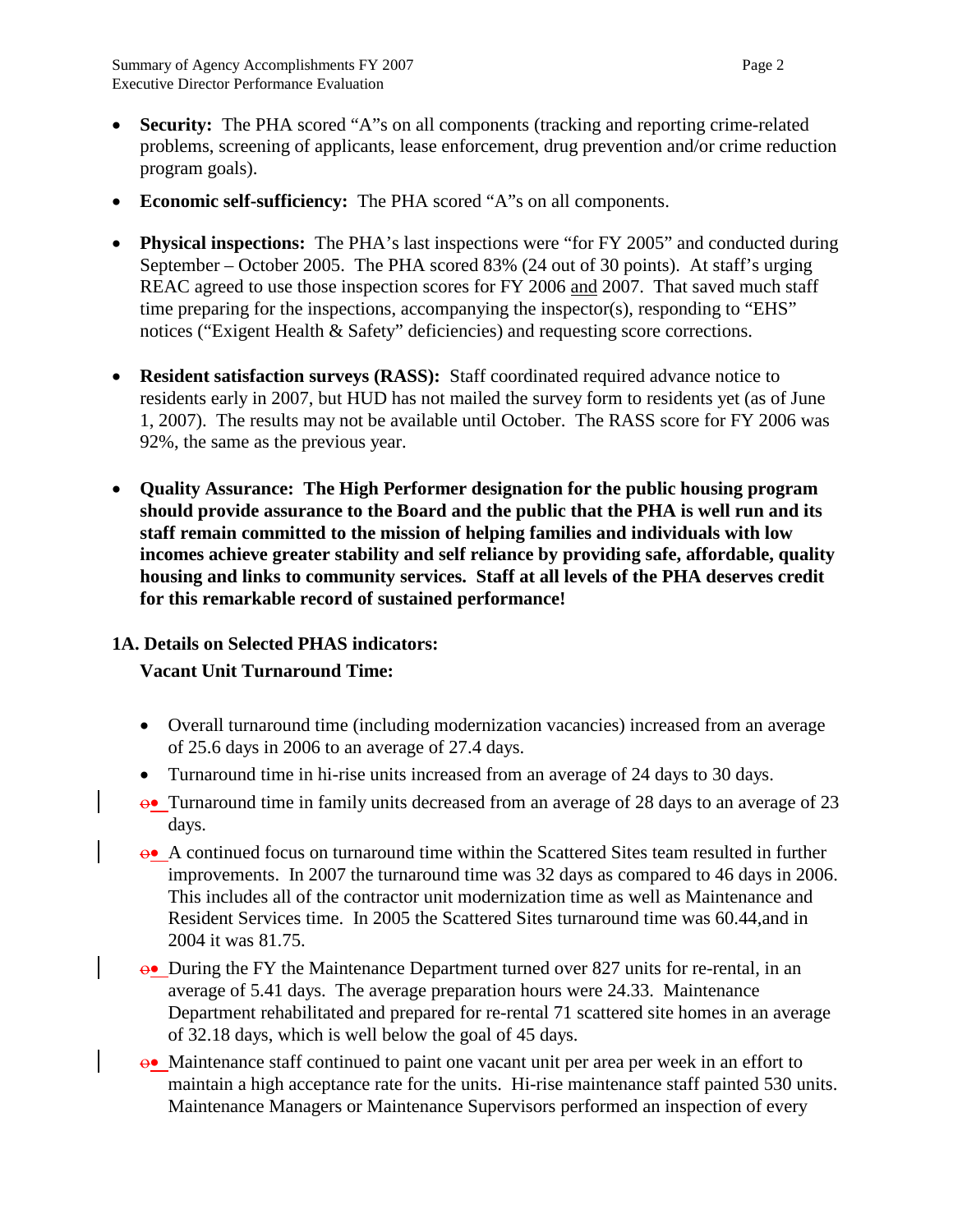vacant unit to ensure that completed units meet the Agency's unit preparation standards prior to being turned over as ready for re-rental.

**Public housing admissions and occupancy**: The department goals include: Maintain a public housing occupancy level of 99%, maintaining the highest PHAS "A" rating while continuing to perform thorough and uniform screening of all public housing applicants. Review and adapt policies and procedures to ensure a system of ongoing efficient, consistent and fair screening practices.

- ο• **The PHA completed FY 07 with an overall combined family/hi-rise occupancy rate of 99.4 %.** Each of the twelve months had overall occupancy levels greater than 99%. The average occupancy rate for family units was 99.3% compared to 99.1% for the prior year; the average hi-rise occupancy rate was 99.4% compared to 99.6% the prior year.
- ο• A total of 921 leases were signed in FY 07, a number that includes waiting list applicants (736) and leases (185) were with families and individuals who were transferred within public housing properties.
- ο• All 371 families who leased in family developments attended an Admission Orientation program. A three-hour program conducted by family management staff. These sessions review lease and PHA requirements as well as introduce the families to the array of services available to them.
- ο• All 550 hi-rise tenant move-ins were invited to attend a New Resident Orientation at their new home. These sessions serve a purpose similar to the Admission Orientation sessions do in family developments. New tenants are also encouraged to meet with a resident of their building who serves as a Resident Orientor.
- ο• 1556 files were reviewed for possible admission into public housing. 47% (736) of the public housing applications that were processed during the last fiscal year were approved. 53% (820) were denied. This is a change from the prior year where the approval/denial ratio was 60-40.
- ο• The total number of units offered in FY 2007 was 1,361. Of that number 440 or 32% were turned down the initial time they were shown. This is a decrease from the prior year where the turndown percentage was 35%. Hi-Rise turndown rates ranged from 17% at Neill to 54% at Mt. Airy. The range in family developments was 18% at Dunedin Terrace to 37% at Roosevelt. 50% of the turndowns were because applicants either didn't like the unit or its location. 25% were because the applicant failed to respond to the unit offer. Another 14% stated they were not ready to move at the time of the offer.
- ο• Rental Office staff continued their file review process of submitting files that did not meet clear-cut admission or denial standards to the Round Table group. This allows for input into the decision-making process from representatives of the various Management sites as well as from existing public housing residents. 227 denial hearings were scheduled in FY 07 and 32% of those attending their hearing had their denial overturned. Applicants approved through the Round Table process or overturned at a hearing are tracked to determine if any correlation exists between this decision and their success as a public housing resident.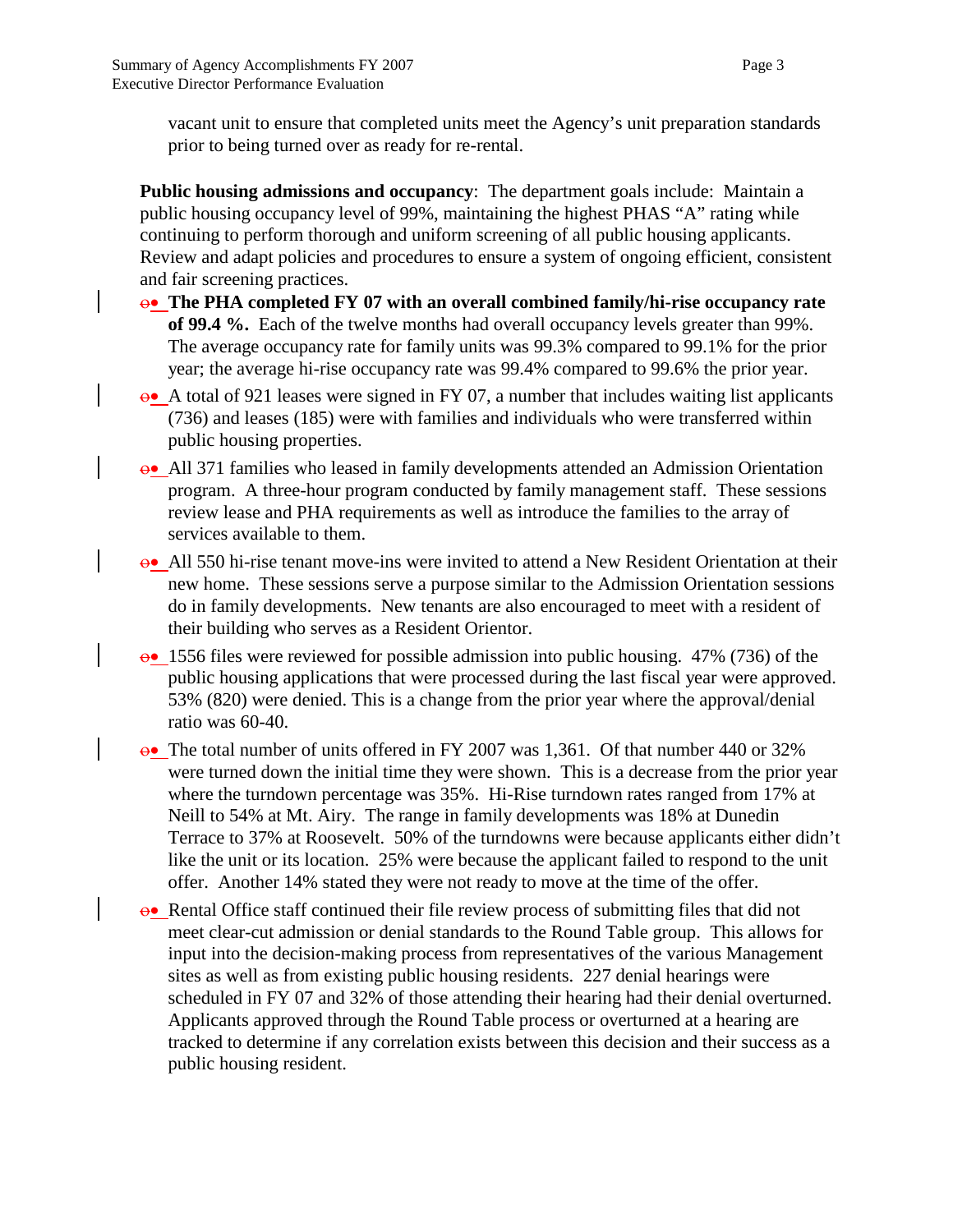$\theta$ • For a portion of the fiscal year, new applicants who did not meet the housing history criteria, but who were otherwise eligible, were offered the opportunity to attend a training program. The pilot program was ended toward the end of the fiscal year. It was determined that training did not serve as an adequate substitution for housing history.

**Public housing lease enforcement**: The departmental goals include: Work with residents and others to achieve compliance with all provisions of the resident lease. Work with staff to assure consistent, effective and well-documented follow-up on all lease compliance issues. Consistently implement lease termination actions if lease compliance cannot be achieved by resident. Maintain lease terminations database.

- ο• Management staff initiated 225 termination actions, resulting in 104 vacates. This is a decrease of 11 from FY 2006, which was at an all time high of 115 lease terminations. The 104 vacates represent about 2.5% percent of all households living in public housing during the year. A comprehensive analysis of the termination data was conducted to see if there were any key factors contributing to this increase. The reasons were varied, however the analysis did prove very instructive for management. In family housing, the terminations decreased by 7 from FY 2006.
- ο• Management staff participated in training/review of the lease termination process.
- ο• Staff updated and restructured the scattered site training program required for all new admissions and for family site transfer families.
- ο• Staff updated and added to the mandatory admission orientation program for all new family development residents.
- Management staff participated in a training session "Supporting Successful Tenancies" developed and presented with the assistance of Dispute Resolution Center.

**Public housing rent collections**: The departmental goals include: Continue proper collection procedures for both current and vacated residents, coordinating efforts with the Finance Department to ensure that collection loss write-offs meet the PHAS "A" rating (Tenant Account Receivables less than 1.9 percent of total dwelling unit rental income and other charges billed to tenants). Maintain emphasis on timely rent payment through enforcement of chronic late rent policy.

- ο• Total uncollected rent averaged 0.24% for the FY06, monitored and reported in the Monthly Management Report.
- Total write-offs for the fiscal year were \$196,157 or 1.68% of the total dwelling and other charges billed to tenants. As discussed in a 4/25/07 report to the Board, this was the largest annual write-off in the 20 years the PHA has been tracking this indicator. Staff will continue to monitor and report on this indicator, with quarterly reports to the Board.
- ο• Staff initiated 60 terminations for chronic late rent payment (4 times in a 12 month period), resulting in 20 vacates and 47 stipulations; in 13 cases a violation of the stipulations resulted in the tenant vacating the unit.
- ο• Report of unpaid sales and service charges was revised to include even small amounts delinquent and appropriate follow up on unpaid amounts delinquent 3 months or more.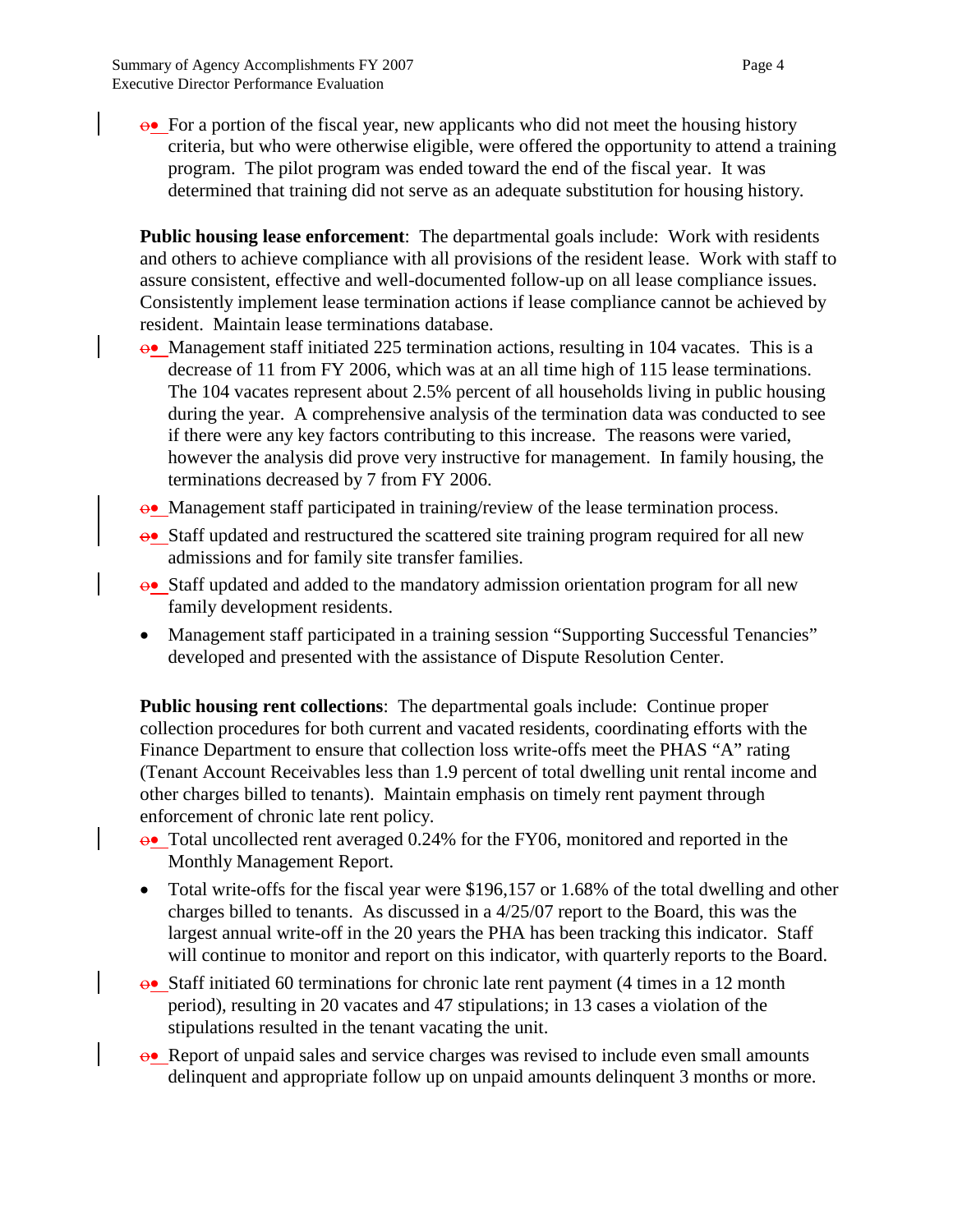At year-end, only 30 accounts with a total of \$4,800 in Sales and Services Charges were delinquent by three months or more.

• Importance of timely payment of rent has been emphasized stronger than ever in new resident orientation programs. At the end of the year just 5 accounts had delinquent security deposits payment agreements.

**Work Orders:** The Maintenance Department, in conjunction with Resident Services, further expanded use of the work order system (priority 50) by including pest control contractor reports of poor housekeeping. Also, all code infractions, such as A/C blocking egress, use of extension cords, improperly installed cable and satellite dishes, etc, are now reported using the work order system to provide a permanent record.

**Marketing:** The Departmental goals include: Maintain marketing initiatives to increase public awareness, ensure an adequate waiting list of qualified applicants for all bedroom sizes and increase unit acceptance. Utilize the waiting list as well as other available data and resources to identify potential under representation of specific applicant groups.

- Marketing efforts for FY 07 focused on potential hi-rise applicants, specifically, elderly applicants. (The PHA closed its public housing waiting list effective March 1, 2007 for applications from families with dependent children, unless the head-of-household or spouse is elderly, near elderly, or disabled.)
- A new marketing committee was formed with subcommittees assigned to various target populations including the elderly, students and low wage earners. Initiatives are underway to promote PHA buildings and programs to service providers, to reinstate and promote the residents referral program, to interface with local post secondary educational institutions and the service industry, and to expand community connections overall.
- Staff from the Rental Office continued to work in conjunction with CHSP staff to increase the number of elderly and program eligible applicants. A new brochure featuring general information about all of the hi-rises was redesigned an printed.
- ο• The PHA continued to run advertisements in Minnesota Senior Housing Directory, Senior Times, Senior Housing Guide, Care Options Newsletter and Care Options Senior-Care Guidebook. There were marketing outreach efforts by participating in the Wilder roof Project, the St. Paul Schools' Career Skills Day and Project Homeless Connect.

**Preventive maintenance and housekeeping inspections**: Maintenance staff under the leadership of Hank Petro performed annual preventive maintenance inspections (PM) on all 4,258 dwelling units and buildings, to conform to PHAS requirements and to meet Uniform Physical Conditions Standards (UPCS). Resident Services staff under the direction of Lyle Schumann, Connie Toavs, and Mike Winston led housekeeping inspection efforts as follows:

- ο• Recruited and trained a new group of resident housekeeping trainers.
- ο• In family developments, 123 residents initially failed the annual inspection, 25 required monthly monitoring to achieve compliance and 4 leases were terminated due to noncompliance after many efforts to assist with lease compliance.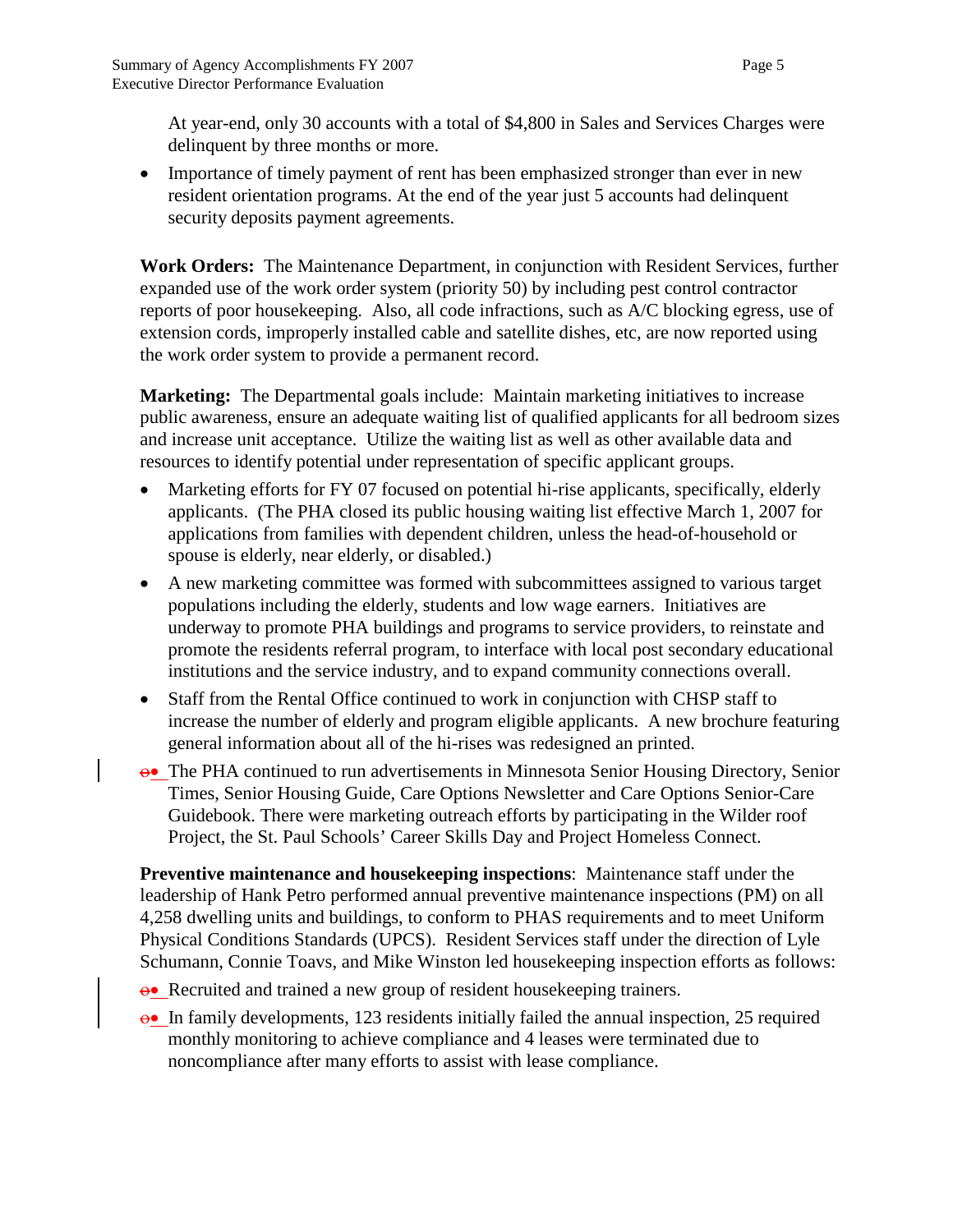- In Hi-rise services 120 residents initially failed the annual inspection, 17 required monthly monitoring to achieve compliance and 4 leases were terminated due to noncompliance after many efforts to assist with lease compliance.
- Mt. Airy management staff conducted monthly "hands on" classes on yard care, including referrals from all family sites and scattered sites. Managers conducted weekly checks of yards and exteriors and monitored resident efforts to correct yard care issues.
- All 4,258 hi-rise and family housing units underwent an annual inspection, as well as follow-up inspections on failed annuals, complaints, and inspections for special purposes such as air conditioner installations.
- The City conducted Certificate of Occupancy Inspections in nearly 100% of the units at McDonough, Mt. Airy and Roosevelt this year. Management staff scheduled the initial inspections with residents and scheduled follow up inspections for any violation ranging from the use of extension cords to evidence of mouse infestation. Staff accompanied the Inspector on each inspection and to assure that all violations were corrected.
- Fourteen of the sixteen hi-rise buildings received Certificate of Occupancy inspections. An average of 35 units per building were inspected. Twelve of those buildings required follow-up inspections. The most common finding was the use of extension cords and multi-plug adaptors. Managers did pre-inspections prior to all follow-up inspections to ensure compliance.
- Management staff and maintenance staff performed joint monthly inspections of all family developments and hi-rise buildings. Managers accompanied assistant managers on inspections on a monthly basis with a goal of assuring consistency of implementing PHA housekeeping standards.
- Maintenance Contracts staff had all City required testing performed during this fiscal year. The inspections include, elevators, fire alarms, sprinkler systems, nurse call alarms, community center and room commercial kitchen hoods, fire extinguishers, emergency generators, flue gas analysis, and fire systems. As a result of an agreement with the Fire Department, Maintenance staff performed 36,619 dwelling unit smoke detector tests.
- ο• Preventive Maintenance Inspections of both hi-rise and family units from April 2006 through February 2007. Work orders were entered for the deficiencies found and repairs completed within the same time period. Priority 90 work orders documenting larger cost repairs were sent to the Maintenance Contracts staff so funds could be allocated in future budgets. Priority 50 work orders were sent to Resident Services staff reporting concerns about resident issues. This included housekeeping issues, unauthorized people living in the unit, possible PHAS findings, violations of city codes and suspected criminal activity. Maintenance supervisory staff re-inspected a minimum of 10% of all units to ensure the quality of the inspection completed by Maintenance employees.
- Any large deficiencies requiring modernization dollars noted during an inspection were entered in to the work order system using a priority number 90 and sent to the Maintenance Contracts. The work was then tracked and completed either when the unit was vacated or when there was enough similar work, a contract could be written.

# **PHAS and SEMAP Activity Monitoring and Reporting:** MIS staff worked with other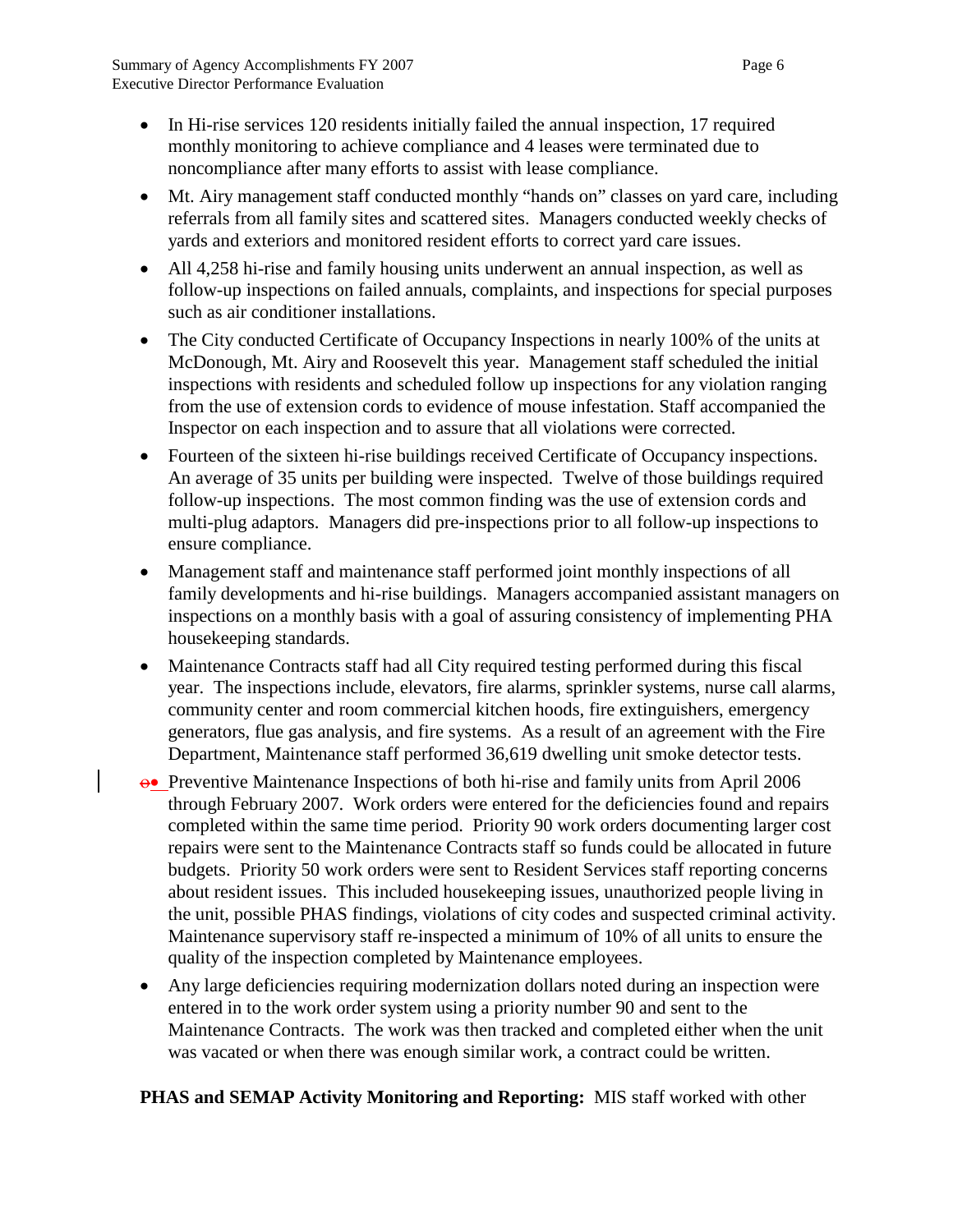departments to develop and maintain accounting systems and documentation to support PHAS and SEMAP certifications in the area of modernization (timely obligation of funds), rent collections, tenant accounts receivable as well as other areas defined by HUD.

As in the past, a significant amount of MIS time is devoted to creating, modifying and running reports for PHA staff. MIS also supports many special purpose databases including ones related to: Appliances, Board Meeting Minutes, Collections/ Losses, Complaints, Contacts, External Contacts, MIS Inventory, MIS Hotline, MIS telephones, Move-in/Moveouts, Police Calls, Procurement, Public Housing Waiting List, Applications, Tenant Vacates, Terminations, and Trespass List.

**Agency Goal #2: Maintain "High Performer" status under HUD's Section 8 Management Assessment Program (SEMAP). Continue successful strategies to maintain high voucher utilization. Successfully implement and administer current agreements for Project-Based Assistance (PBA). Continue to advocate for full voucher funding and program reform.**

**2. SEMAP High Performer status: The PHA achieved High Performer status for FY 2007**  (**sixth consecutive year**), as reported to the Board most recently on May 22, 2007. The Agency's SEMAP score for FY 2007 was 93% (compared to 97% for FY 2006). Under the direction of Lyle Schumann and Rita Ander, staff worked to accomplish these goals, including:

- **The PHA averaged a unit lease up rate of 98.7% and a budget utilization rate of 97.65% in FY 2007.**
- Conducted 32 regular briefings; 46 port-in briefings; and 37 PBA briefings
- Issued 743 vouchers (includes PBA and port-ins), (625 vouchers in FY 06).
- Processed 455 new admissions (544 in FY 06).
- Conducted 11,503 housing inspections (11,743 in FY 06).
- Completed 3,141 annual re-exams (2,964 in FY 06) and completed 3,414 interim re-exams (3,136 in FY 06).
- Processed 268 portability move-ins (318 in FY 06).
- Processed 291 portability move-outs (238 in FY 06).
- Processed 368 "end of participations" (375 in FY 06); and processed 33 FSS enrollment/end of participations (32 in FY 06).
- Special Allocations:
	- o RAFS: Funding canceled; program ended December 31, 2006.
	- o Welfare To Work: Funding canceled, program diminishing through attrition.
	- o Mary Hall SRO: Average utilization of 96%.
	- o Mainstream Disability Vouchers: Average utilization of 91%. Applied for and received 17 new Mainstream vouchers. Applied for and received funding for 6 Mod-Rehab SRO units for homeless individuals in partnership with the Salvation Army .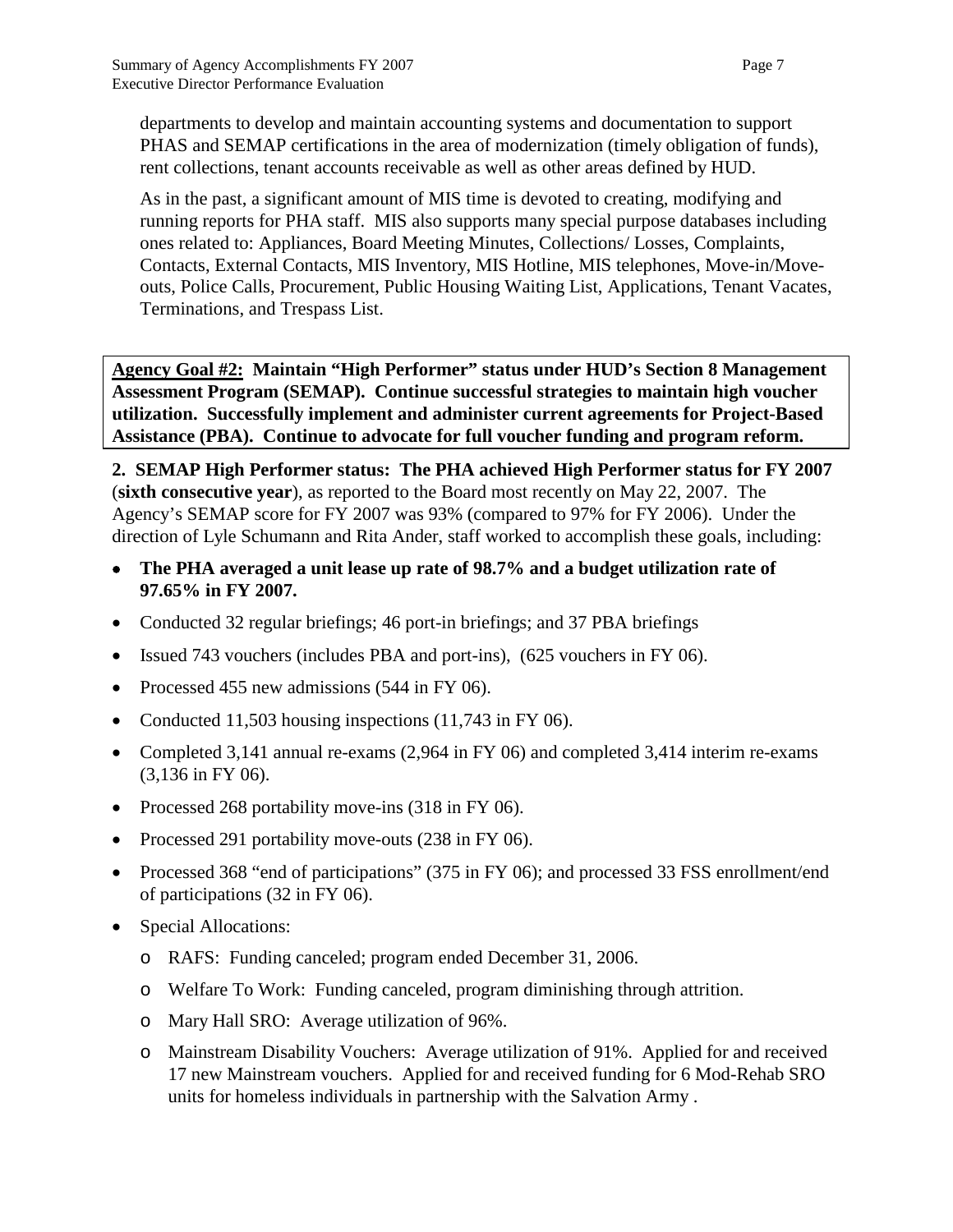- Quality Control:
	- o Continued to run and review internal Elite/Crystal reports to identify and prevent SEMAP errors. Ran PIC SEMAP reports least bi-monthly to monitor scores and correct problems.
	- *o* Inspections unit supervisor implemented landlord/tenant inspection improvement plan that resulted in an 8% reduction in re-inspections, a 5% reduction in rescheduled inspections and 12 % reduction in "no one homes".

**Agency Goal #3: Capital Improvements: Continue renovating public housing properties and making capital improvements which promote fire safety and life safety. Maintain high quality and timely design, bidding and construction. Continue to actively involve residents, staff and the community in planning capital improvements.**

#### **3. Program Administration, Fund Obligation and Expenditure:**

- The 2004 CFP application was submitted as a part of the Agency Plan in December of 2003. The ACC date was September 7, 2004, for \$8,860,374 of funding. The goals for the 90% obligation and 100% expenditure of the PHA's FFY2004 funding are September 7, 2006 (obligation) and September 7, 2008 (expenditure). As of September 30, 2006, 100% of the funds were obligated. As of February 28, 2007, 99.44% of the 04 funds were expended. Staff should have no trouble meeting HUD's goals for obligation and expenditure.
- The PHA's CFP application for FFY2005 funding was submitted in January of 2005 with the PHA's Annual Agency Plan. The ACC date was August 18, 2005, for the \$8,079,514 of funding. The goals for the 90% obligation and 100% expenditure of the PHA's FFY2005 funding are August 17, 2007 (obligation) and August 17, 2009 (expenditure). As of January 31, 2007, 90% of the FFY2005 CFP funds were obligated. As of February 28, 2007, 89.9% of the FFY2005 CFP funds were expended. Staff should have no trouble obligating and expending these funds in accordance with HUD guidelines.
- The PHA's application for FFY2006 CFP funding was submitted with the PHA Agency Plan on December 28, 2005. The ACC date was July 18, 2006, for the \$7,116,346 of funding. The goals for the 90% obligation and 100% expenditure of the PHA's FFY2006 funding are July 18, 2008 (obligation) and July 18, 2010 (expenditure). As of January 31, 2007, 69.8% of the funds were obligated. As of February 28, 2007 37.2% of the funds were expended. Staff should have no trouble obligating and expending these funds in accordance with HUD guidelines. On April 17, 2007 the PHA received HUD notification that we would be receiving an additional \$602,092 of 2006 CFP funding due to our status as a high performer
- The PHA's application for FFY2007 CFP funding was submitted with the PHA Agency Plan in December of 2006. As of June 1, 2007, the PHA has not received HUD notification of our final FFY2007 CFP funding amount.

#### **3A. Designing with residents:**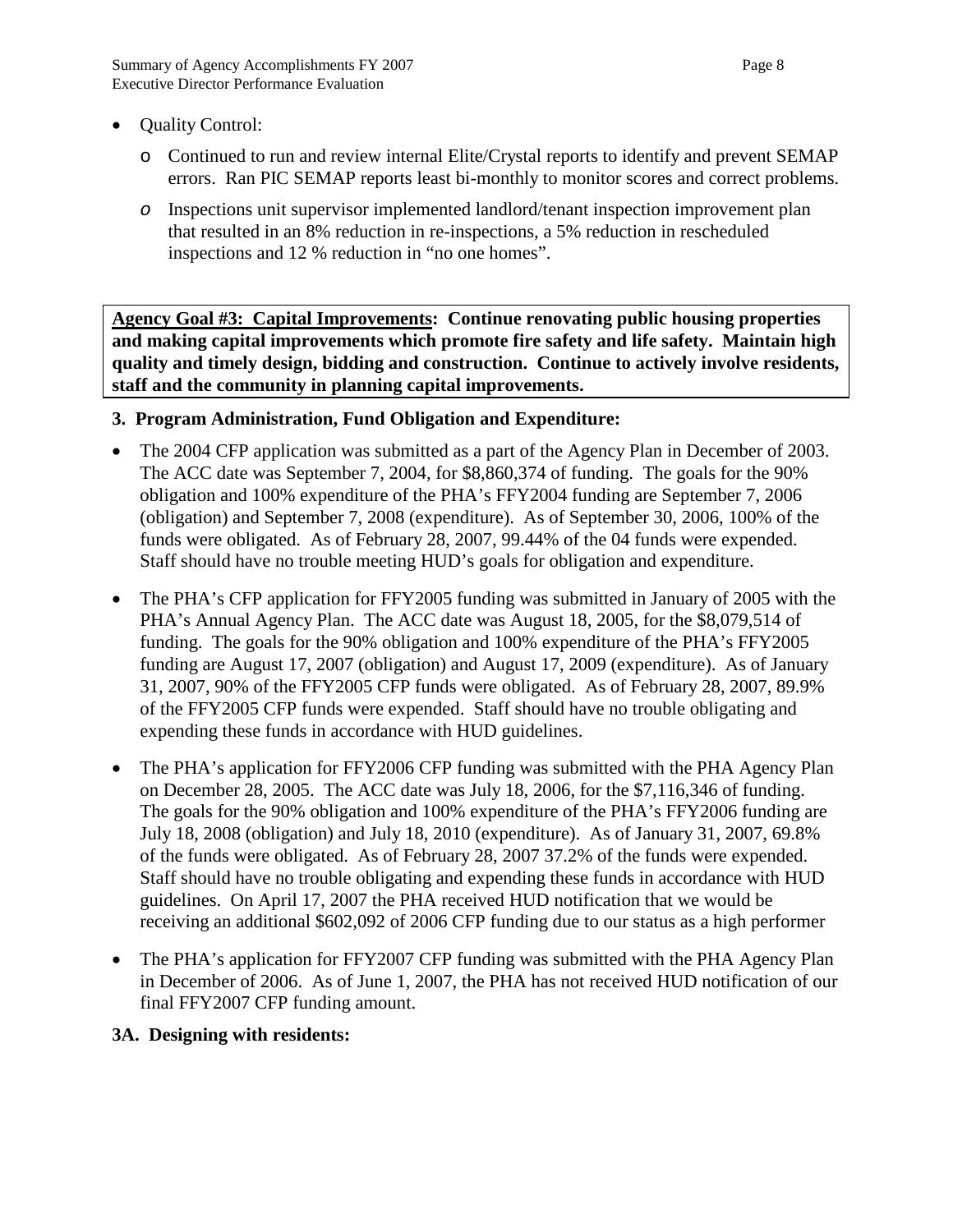- Residents continued to be involved in the modernization process for McDonough Homes through newsletters, presentations at Resident Council meetings and staff information sessions with residents undergoing temporary relocation.
- Residents were actively involved in the entire planning process for both the McDonough Homes and Central Duplexes modernization. They continued to be involved in meetings during the actual construction of the improvements.

**3B. Capital fund program coordination:** Departmental goals include: Coordinate the efficient, high quality and timely design, bidding and construction of modernization projects. Develop bid documents and conduct contract administration that result in minimal change orders and high quality work. The following represents some of the work that was awarded and/or completed during FY 2007:

- **McDonough Modernization:** Socon Construction completed Phase II by the specified September 2006, completion date. Phase III was awarded to Frerichs Construction in the amount of \$5,782,507 on August 23, 2006. Part I of the Phase III work will be completed ahead of the specified September 2007 completion date. Work on Part II of the Phase III contract has been accelerated from a September 2007 start to an April 2007 start due to the addition of \$1.8 million from public housing operating reserves. Phase III work will be completed by the end of March 2008, well ahead of the specified September 2008 completion date. Staff is working with the architect to prepare Phase IV construction documents for a January 2008 award for an early March 2008 start of work.
- **Central Duplexes Exterior Modernization:** Phase III work at the eight Iglehart site units was completed by Merit Building Company in early summer of 2006. Phase IV work at the six Carroll/St. Albans site units was awarded to Merit Construction for an amount of \$188,230 on August 23, 2006. Funding for the last phase of the exterior modernization work at the St. Anthony site was included in the FFY2007 CFP funding application.
- **Dunedin and Wilson Sprinkler Installation and Fire Alarm replacement:** The contract for the installation of the sprinklers was awarded to Viking Sprinkler in the amount of \$960,000 on November 28, 2005. The contract for replacement of the fire alarm systems was awarded to All Tec in the amount of \$279,000 on November 28, 2005. Contract work on both contracts was completed on time during this rating period.
- **Seal Elevator Modernization:** The contract for the elevator modernization was awarded to Unicorp in the amount of \$338,900 on January 26, 2006. Work was completed on time within this rating period.
- **Wabasha Elevator Installation:** The contract for the installation of an elevator in the shaft that was constructed at the PHA's new Central Administration Office Building was awarded to Construction Results Company in the amount of \$684,700 on February 21, 2006, and was completed on time within this rating period.
- **Front Hi-Rise Exterior Envelope Repair:** The contract for repair of the exterior envelope concrete surfaces was awarded to Spanjers Company in the amount of \$386,658 on May 24, 2006. All work was completed on time within this rating period.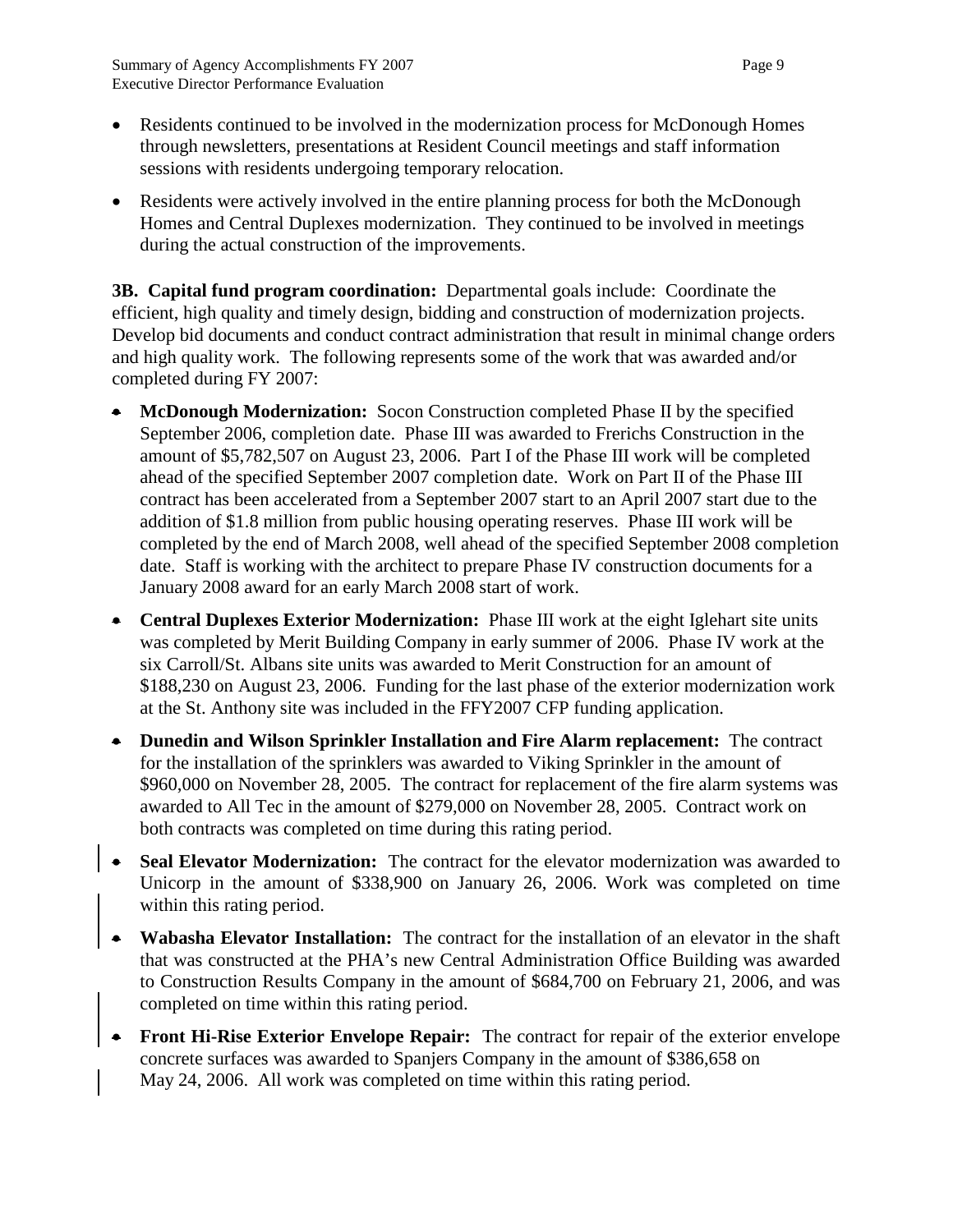- **Roosevelt Community Center Roof and HVAC Replacements:** The contract for replacement of the community center roof was awarded to Palmer West in the amount of \$111,815 on February 28, 2007. The contract for replacement of the heating, ventilating and cooling systems at the community center was awarded to Erickson Plumbing and Heating Company in the amount of \$94,427 on February 28, 2007.
- **Edgerton Hi-Rise Roof Replacement:** The contract for replacement of the tower roof at Edgerton was awarded to R&N Roofing in the amount of \$156,200 on March 28, 2007.
- **Hi-Rise Corridor Painting, Flooring Replacement and Community Room Furnishing Replacement:** Planned corridor painting, corridor flooring replacement and community room furnishing replacement work was completed at several hi-rises.
- **Scattered Site Modernization:** Various work including kitchen and bath remodeling, flooring replacement and painting was accomplished at the scattered site homes as they became vacant during the year. Other work such as roof replacement, window replacement and driveway replacement was accomplished in occupied units.

**3C. Energy conservation:** Departmental goals include: Incorporate energy and water conserving materials, fixtures and systems in modernization and contracting work wherever feasible. Work with public utilities, other staff, and residents to prioritize improvement needs and to complete audits and improvements, utilizing non-PHA and non-HUD resources where feasible. Take full advantage of Xcel energy conservation and rebate programs.

• Some examples of this work are as follows: Staff retrofitted Dunedin hi-rise heating system from gas/oil boilers to District Heat. The District Heating system is computer controlled for efficiency and resident comfort. In addition it provides emergency backup boiler lead/lag control. This new control program will automatically switch the heating from District Heating to existing boilers if the supply is interrupted, providing uniform heat usage and energy conservation. Excessive heating cost are eliminated because of increased temperature control. Boiler burners and burner tubes will be replaced at Mt. Airy, Front, Ravoux and Hamline Hi-Rises this summer. The new burners will increase boiler life and efficiency.

**3D. Procurement:** Staff conducted annual purchasing training for all staff who are authorized to purchase and/or to request a purchase. Staff provided procurement assistance, compliance review and approval, periodic updating of procedures, and on going training to support our decentralized procurement activities. The PHA Purchasing Manual was revised by the Procurement Manager (John Wright) and distributed to all staff during the fiscal year.

All assigned FY07 NROB work was accomplished in a timely manner. Of special note are: the installation of new rooftop fans and other HVAC equipment at Neil, Ravoux and Exchange Hi-Rises; the purchase of replacement boiler burners for several hi-rise heating systems, and the replacement of the parking lot at Seal Hi-Rise. In addition, approximately 130 Purchase Orders, Work Authorizations and Contracts were written for miscellaneous non-routine work items that improved the livability and curb-appeal of PHA properties.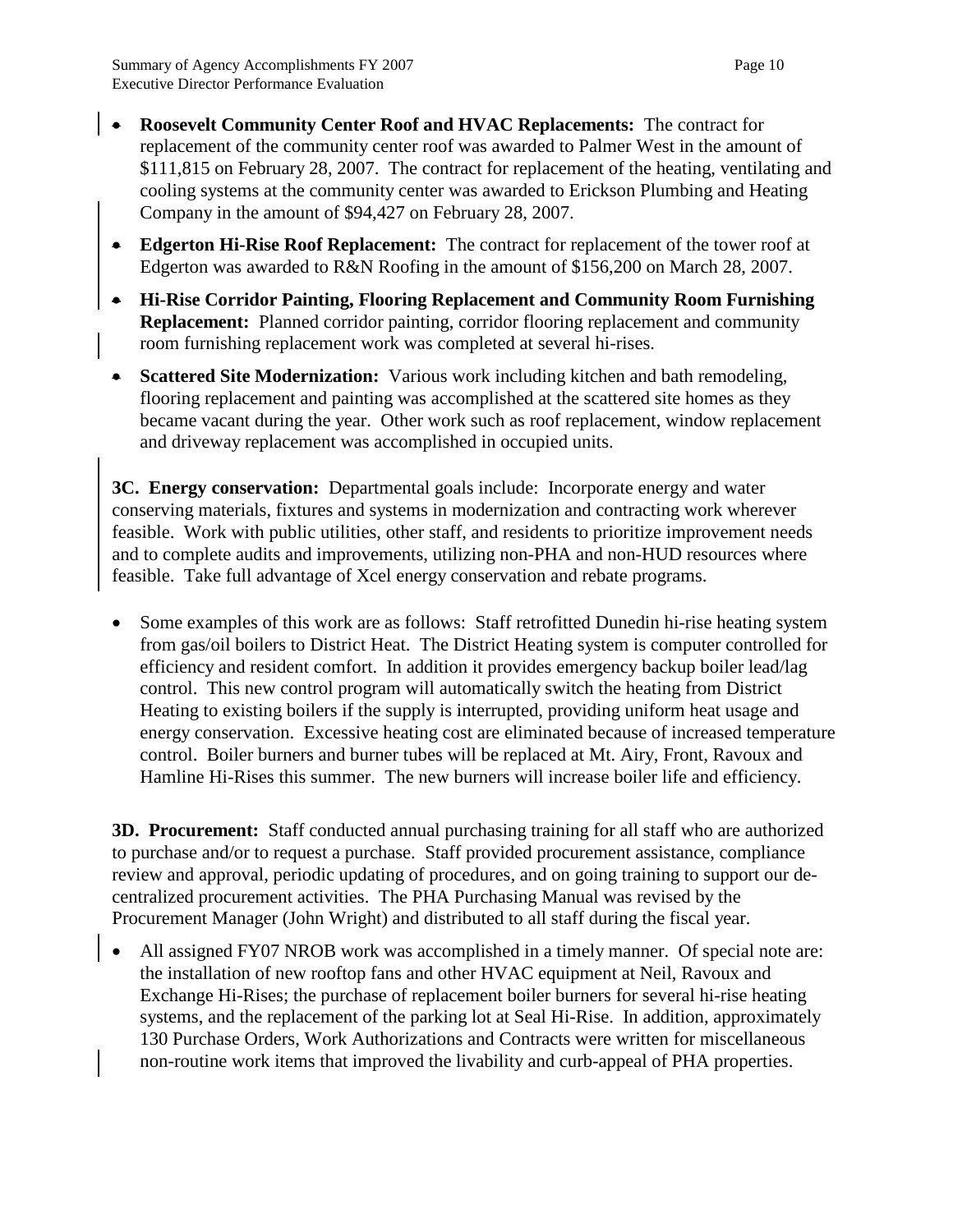**3E. MBE/WBE participation:** Staff continued efforts at maximizing outreach to provide bidding opportunities to M/W/DBE's:

- Progress toward meeting M/W/DBE goals was reported to the Board quarterly. The Agency's goals for participation by Women-Owned Business Enterprises (WBE) and enterprises owned by disabled persons (DBE) were exceeded in both the CFP and the Operating Budget programs in FY2007. In the CFP, where the goal is 10%, the level of participation was 20%. And in the Operating Budget where the goal is 5%, the level of participation was 8.6%. Participation by Minority-Owned Business Enterprises (MBE) in both the CFP and the Operating Budget were lower than the goals. In the CFP, where the goal is 20%, the level of participation was 13.7%. And in the Operating Budget, where the goal is 10%, the level of participation was 7.2%.
- During fiscal year 2007, 111 contracts were awarded to MBE's, and 98 contracts were awarded to W/DBE's.
- Outreach efforts included: PHA directory of M/W/DBE firms for use by staff and prime contractors, mailing of invitation to bid to M/W/DBE firms, advertising in all known M/W/DBE newspapers, and attending various scheduled events organized by minority contractor organizations including construction exchanges. The PHA is a member of the National Association of Minority Contractors (NAMC).
- Maintenance Contracts Department and EOD Department continued to review and edit contracting documents to ensure compliance with Affirmative Action laws, policies and goals. Established a working group consisting of EOD and Maintenance Contracts staff to ensure effective and ongoing efforts to maintain and improve Affirmative Action compliance. Met with staff from Minneapolis Public Housing Authority to discuss and identify processes, goals and best practices. Participated in the City of St. Paul Minority Contractor Forum.

**Agency Goal #4 - Equal Opportunity and Diversity: Promote and enforce equal employment opportunity and affirmative action. Attract and retain a diverse and qualified work force. Manage workplace diversity by fostering respect for and valuing of diversity.**

**4A. Equal Employment Opportunity (EEO) Compliance and Affirmative Action.** Staff, especially Director of Equal Opportunity and Diversity Sheri Russell led the following:

- Monitored and analyzed recruitment, hiring and other employment actions for EEO/AA compliance. Reviewed 188 Personnel Action Forms for EEO Compliance. Reviewed current recruitment and retention efforts. Collaborated with HR to refine the PHA's recruitment processes, including posting position descriptions on the PHA's Web Site.
- Conducted 115 consultations where staff provided advice and guidance to PHA directors, supervisors and employees on issues of equal opportunity, affirmative action, discrimination, discriminatory harassment, sexual harassment, workplace violence, domestic violence, and policies and laws related thereto.
- Conducted 23 Informal Resolutions and 2 formal investigations (comprehensive interviews and document review to determine whether the facts supported allegations of discrimination, discriminatory harassment or sexual harassment). Recommendations were discussed with the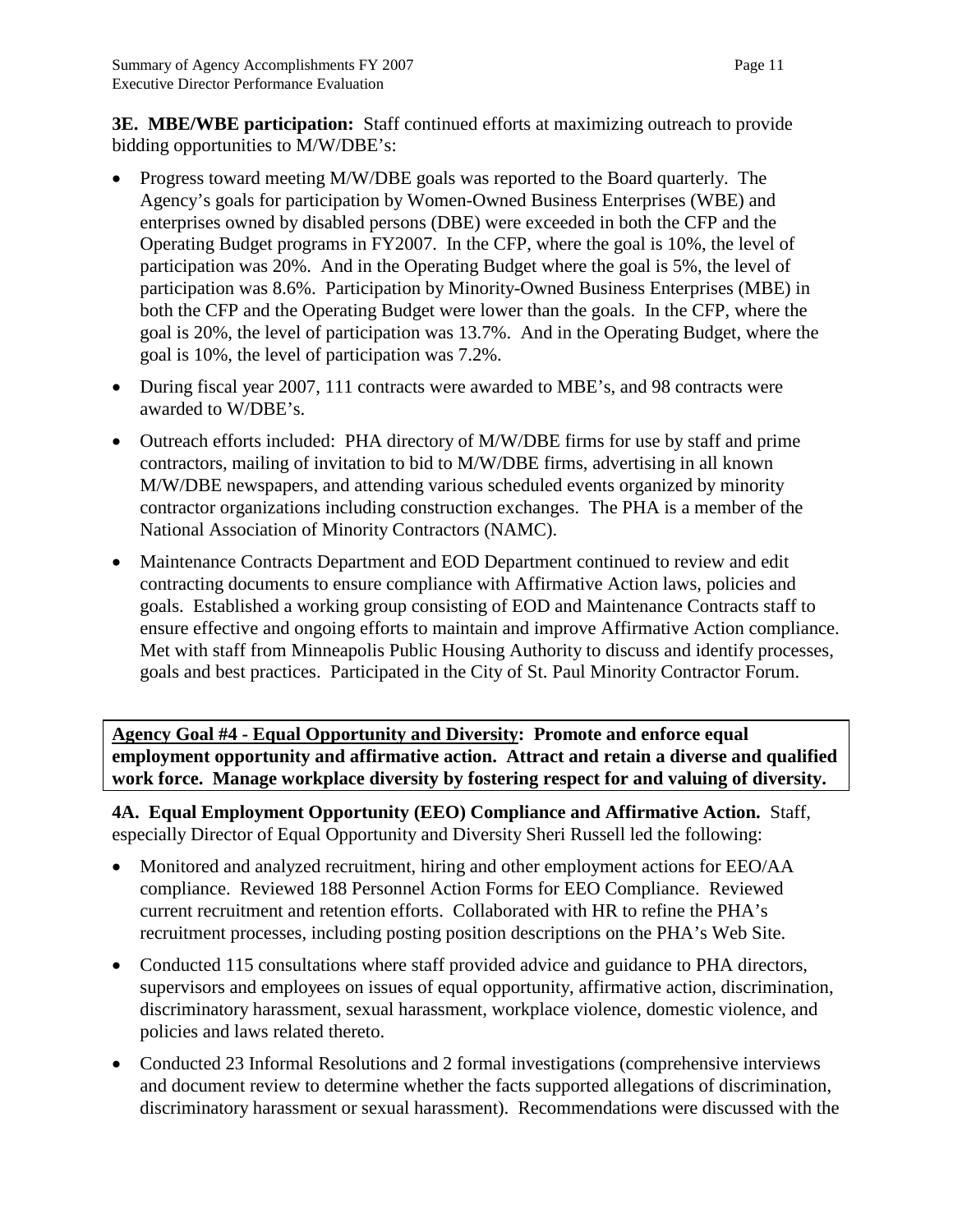relevant Department Director, the Human Resources Department Director, the Executive Director and legal counsel.

- Developed and conducted trainings on discrimination and harassment awareness and prevention, equal opportunity and affirmative action, including comprehensive trainings materials.
- Created the PHA's annual Affirmative Action Plan, including a comprehensive workforce analysis, job group analysis, census data analysis and statistical analysis to determine hiring goals for minorities and women per job group. Discussed details of plan and hiring goals with department directors.
- Developed and implemented workplace diversity initiatives described below to improve retention of all employees, especially minorities and women.
- Periodically reviewed job requirements and testing process to ensure that all applicants have fair and equal opportunity to be considered for positions for which they are qualified.
- Audited the PHA's policies and procedures regarding EEO compliance.

# **4B. Diversity Initiatives:**

- Provided opportunities for PHA staff to acknowledge and celebrate diversity and cultural heritage months, including:
	- o April March to Capitol for Gay Lesbian Bisexual Transgender (GLBT) equality rally
	- o May Asian Pacific American Heritage Month Panel Discussion
	- o June Gay and Lesbian Pride Month Training on GLBT issues
	- o September/October Hispanic Heritage Month Lunch Discussion
	- o October Disability Awareness Month Mental Health training: Human Resources
	- o November American Indian Heritage Month Interactive Discussion and Activity
	- o February Black History Month African American Storyteller and Potluck
	- o March Women's History Month Domestic Violence and VAWA Training
- Maintained and distributed a monthly newsletter and calendar of diversity information and events for PHA staff and residents. Purchased and distributed "diversity" posters to all PHA Hi-Rise and Family site management offices, and "community building" posters to all Hi-Rise and Family Community Rooms and Community Centers.
- Facilitated and supported employee resource groups AHANA (African, Hispanic, Asian, Native American) Alliance and GSEN (Gay-Straight Employee Network). With the Promise Fellows, led presentations on diversity at a resident council meeting at each family site while Promise Fellows conducted a session at the same time with youth. With the Promise Fellows, maintained a multicultural emphasis within their after-school programs at each family site with a goal of assuring that youth of multiple cultures participate together.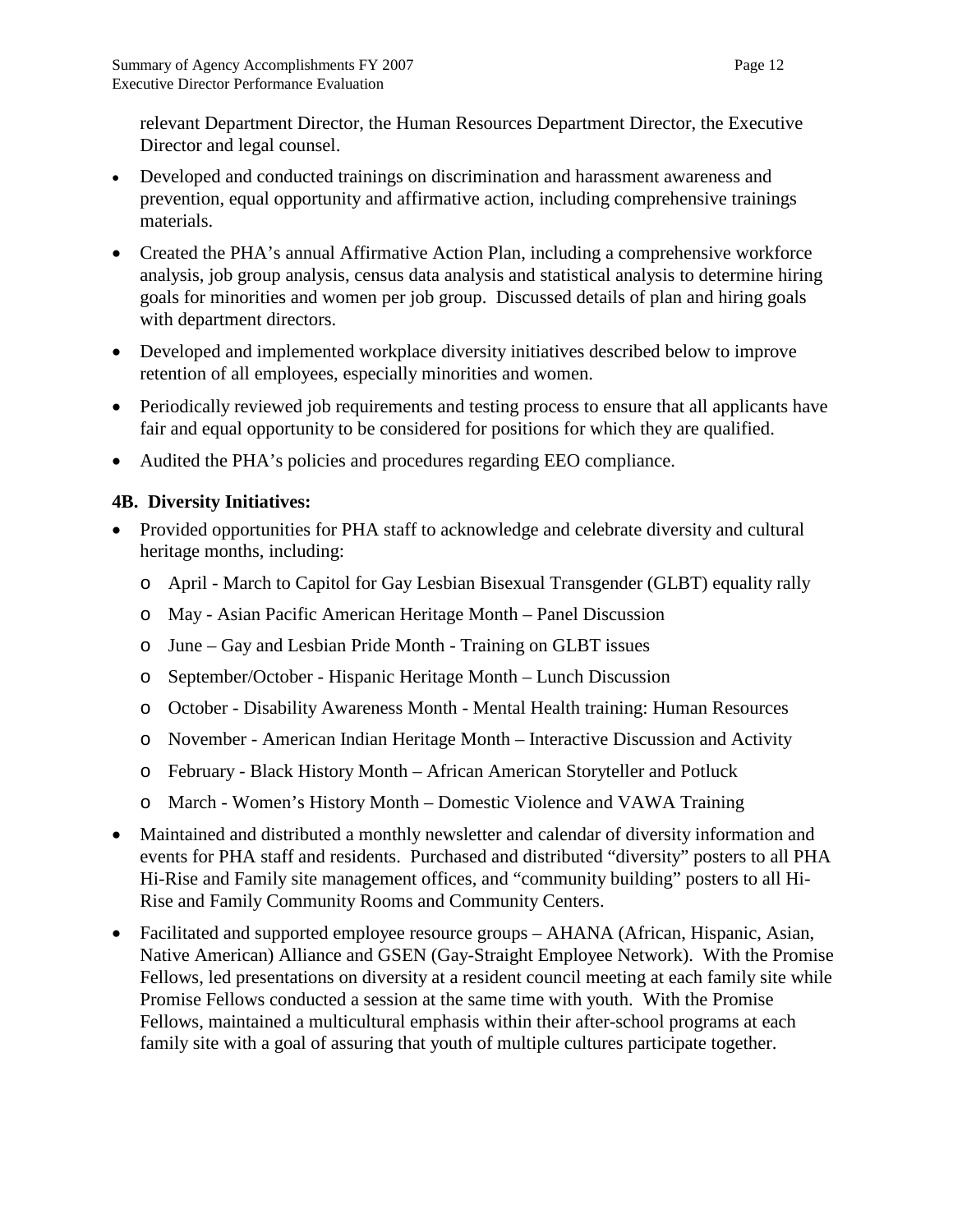• Helped plan and assist with several cultural events in the Hi-Rise buildings including the National Night Out Event at Dunedin that included a visit and presentation by an African-American Drill Team from Chicago Public Housing.

# **4C. Employee Relations and Conflict Resolution:**

- Conducted 36 consultations with staff (out of the 115 consultations) regarding "employee" relations" concerns such as issues with co-workers, supervisors, performance, discipline, anger management, pay equity, conflict resolution techniques and other workplace concerns.
- Conducted one workgroup facilitation with a small work-group regarding multiple employeerelations issues. This facilitation included 4 individual meetings and 1 group discussion. Provided feedback and the workgroup's recommendations to supervisors.

**Agency Goal #5 -Employee and Organizational Development: Promote education, growth and advancement of employees through career planning, training opportunities and other resources. Continue internal rethinking strategies to promote organizational development, continuous improvement, and appropriate responses to budget challenges and program changes.**

**5A. Staffing:** All Senior Staff, and especially the Director of Human Resources (Mike McMurray) and the Director of Equal Opportunity and Diversity (Sheri Russell), assisted in performing the following as the PHA continued to attract and retain a qualified workforce:

- Staffing activity was lower than last fiscal year due to lower turnover (8.6% in FY 07, down from 10.5% in FY 06) and resulting vacancies (10 new hires and 12 promotions, lateral transfers). Recruiting activity including testing and other activities related to hiring (reference checks, scheduling physical examinations, criminal background checks, new employee orientation, etc.) continued. This resulted in the processing of 188 "Notifications of Personnel Action" forms.
- **Of the 220 staff members employed by the PHA at the end of FY07, 48% were women and 33.6% were people of color. Both groups work in all levels of the organization.**
- **Of the 10 staff hired for regular positions, 33% were employees of color (down from 39% last fiscal year) and 50% were women (up from 43% last fiscal year).**
- **Of the 11 staff members promoted in FY07, 82% were people of color (up from 33% last fiscal year) and 64% were women (up from 42% last fiscal year).**
- To aid in the workload because of turnover, 1867-day temporary employees were hired throughout the fiscal year (21 last fiscal year). This included temporary employees for the seasonal maintenance positions.
- Continued to identify and work with PHA residents whose skills match PHA temporary employment needs and assist in developing resident economic development initiatives.
- Continued to perform comprehensive applicant-testing program. Approximately 142 internal and external applicants were tested for various positions during the year (on average one to one and one-half hours of HR staff time per applicant).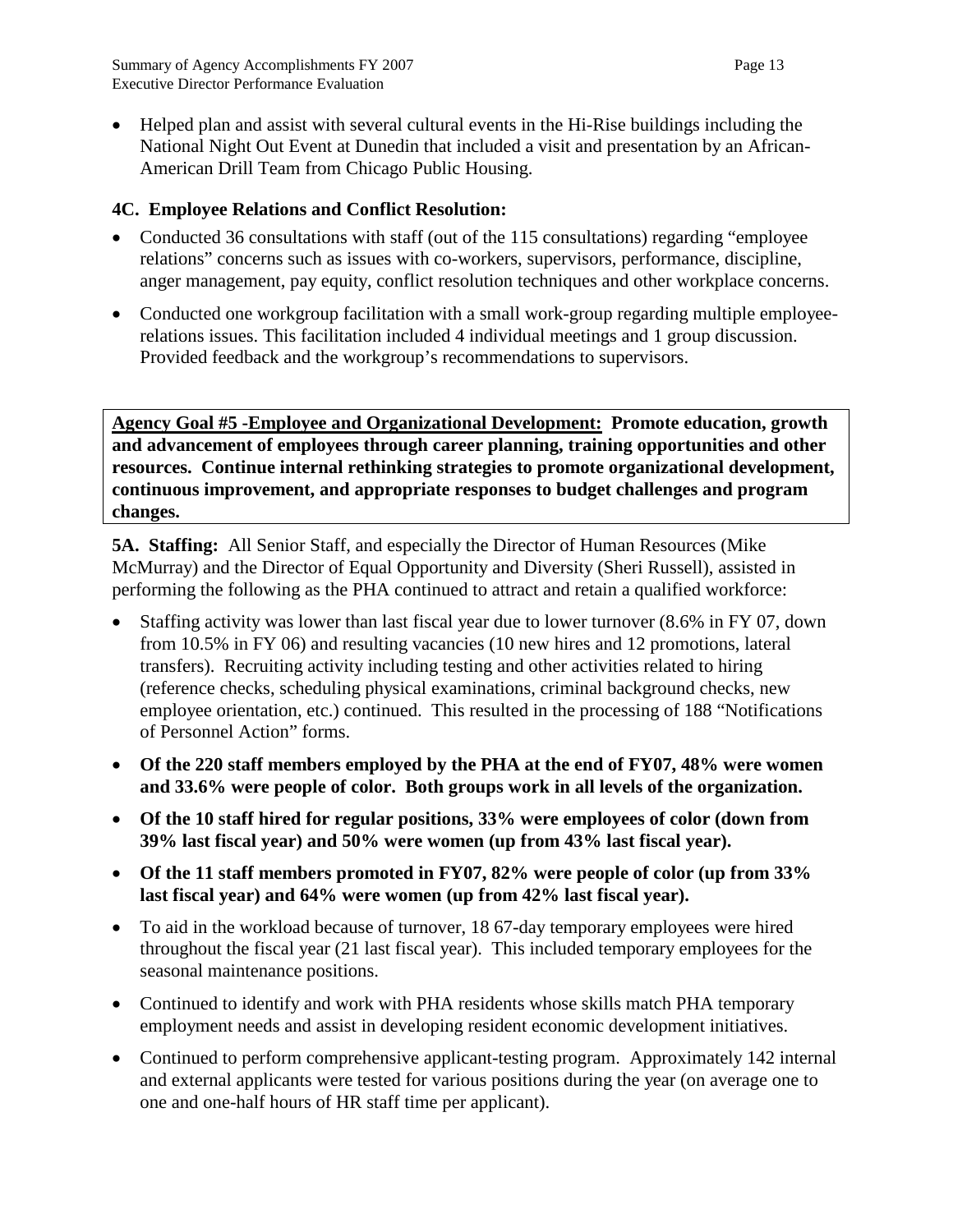• Conducted exit interviews with 17 staff that terminated employment with the Agency.

**5B. Training and employee career development: C**ontinued to follow our comprehensive strategy for employee training and career development in FY 07:

- ο• Conducted routine training programs such as individual new employee orientation (met with 28 new employees individually, including 10 regular staff and 18 temporary staff); new employee group orientations (2 sessions for 8 employees).
- ο• Conducted training programs for all new supervisory/management staff covering employment and personnel issues. Topics included the hiring process at the PHA, coaching/counseling/disciplinary process, leaves of absence including FMLA, and the performance appraisal process.
- Met with several employees to discuss career objectives, arrange job shadowing, provide training/education resources, and discuss ways to advance.
- 91 of the 97 Maintenance employees attended 405 hours of classroom training presented by the PHA or an outside contractor. The subjects ranged from job specific to general information to skills development. Job specific training included information on various cleaning products and their uses; responding to after-hours no heat calls; completing electrical, plastering, lock, plumbing and furnace repairs. General information sessions were presented on work place violence prevention and on the mental health issues faced by some residents, how they affect resident behavior and how staff may best respond. In addition to classroom training, supervisors and veteran Maintenance staff spent 370 hours with employees providing on-the-job-training to further develop job specific knowledge and skills.
- Five staff are pursuing college degrees, utilizing the PHA tuition reimbursement program.
- Held four agency wide training sessions (110 employees attended). The topics were: interviewing skills, listening skills, mental health issues and "Verbal Judo"
- Developed and provided 11 mandatory staff trainings on discrimination, harassment, retaliation, and EEO/AA issue.

#### **5C. Rethinking the organization:**

- Resident Services and Section 8 staff participated in a "rethinking" exercise in December 2006 with the Executive Director discussing topics such as: applicant re-instatements, prescreening applicants for criminal history, reorganizing the work area, reinstituting marketing and outreach efforts, and adding multiple languages to the phone system.
- Resident Services and Section 8 staff continued their efforts to update and post forms on the Intranet, assuring that staff have access to most recent revisions of forms and lowering costs.
- Staff continued training included topics such as: annual inspections process, building consistency of inspection standards, supporting successful tenancies, terminations, and the Elite tenant data system.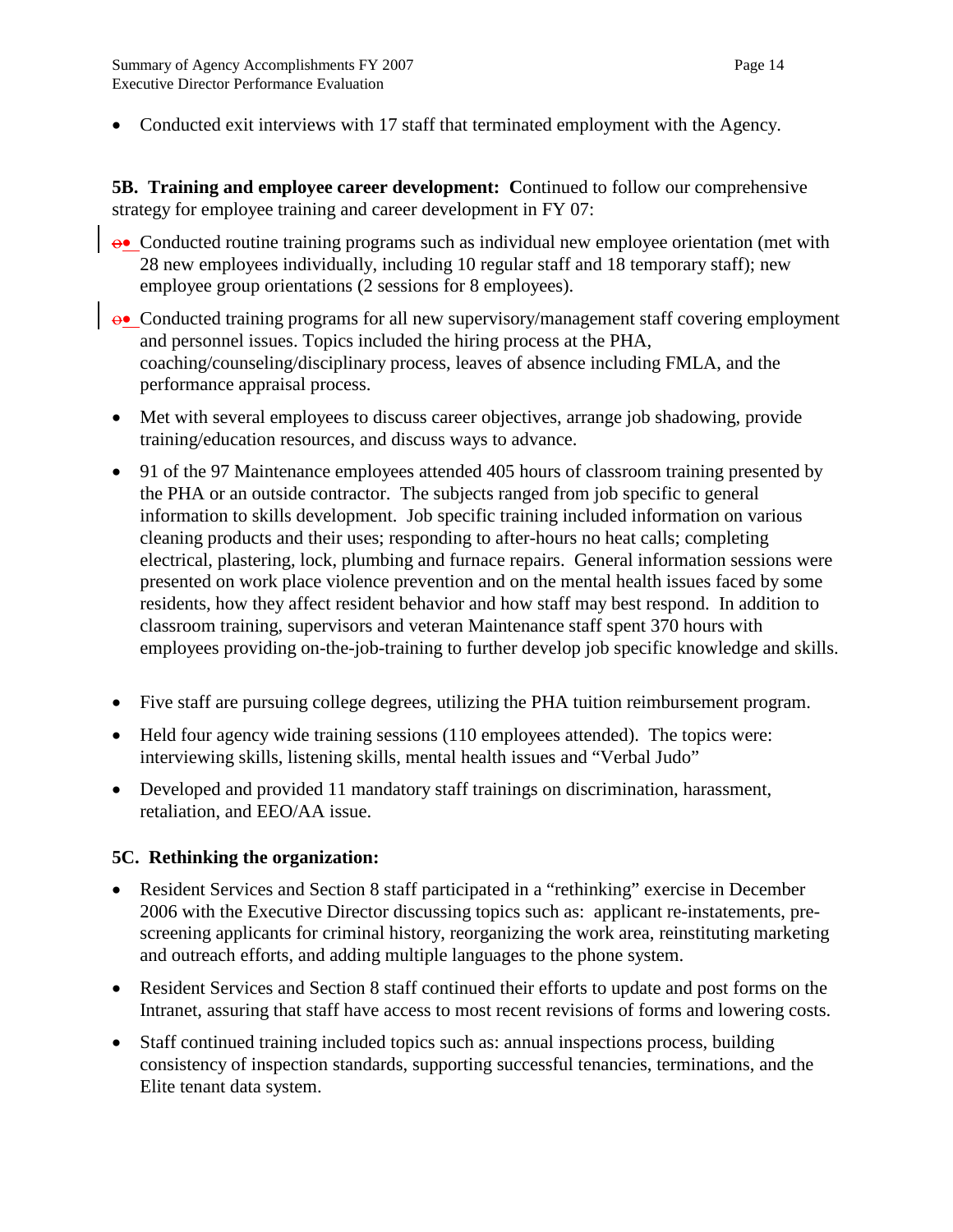#### **5D. Compensation review:**

- The PHA received notice from the Minnesota Department of Employee Relations that the Agency continued to be in compliance with the Minnesota pay Equity Act. A report stating salary range maximums and job classification gender mix must be filed every three years.
- Worked with each department to continue to update job descriptions and performance standards when job duties changed. With Fox Lawson, re-evaluated one existing position.

**5E. Benefits:** Continued to work with the benefits consultant and continued the employee task force comprised of representatives from each of the Agency's bargaining groups and S&C. Also:

- Continued to review the factors that influence the costs of medical insurance. Reviewed current medical plan benefits and premium rates and examined our claims history.
- Discussed/negotiated with employee groups the costs for health insurance for the year.
- Notified, and tracked staff and their use of leave time under the Family Medical Leave Act.
- Notified staff and their dependents of their right to continue medical insurance coverage under federal law (COBRA).
- Compensated employees proficient in a second language \$1,000 per year and contracted with vendor to test language proficiency to determine who meets the qualification.
- Pension committee offered up to \$300 to each pension plan participant for professional financial/estate planning.
- Conducted health and dental insurance open enrollment period.
- Discussed pension benefit with all terminating employees during their exit interviews.

**Agency Goal #6: Safety and Security: Maintain safety and security at all PHA housing and work sites for residents, staff and the public. Promote non-violence in all aspects of the PHA's work. Continue and enhance safety efforts such as the ACOP, Officer-in-Residence, Resident Doorwatch and Police Storefront Office programs.**

**6A. Workplace Violence Prevention:** Senior staff, and especially EOD and Human resources staff implemented workplace violence prevention initiatives. Staff continued to work together on strategies that support a safe, secure, productive and inclusive work environment.

- Investigated and resolved 5 complaints of workplace violence.
- Assisted 2 employees with domestic violence issues.
- Worked on further policy development and review of individual incidents. Worked with the safety committee and individual departments to access ways to prevent additional incidents.
- Participated in training on de-escalation techniques and dispute resolution with a goal of providing more tools and negotiation techniques for staff working with lease violating behavior. Dispute Resolution Center, located at Mt. Airy Community Center was a key presenter in this session.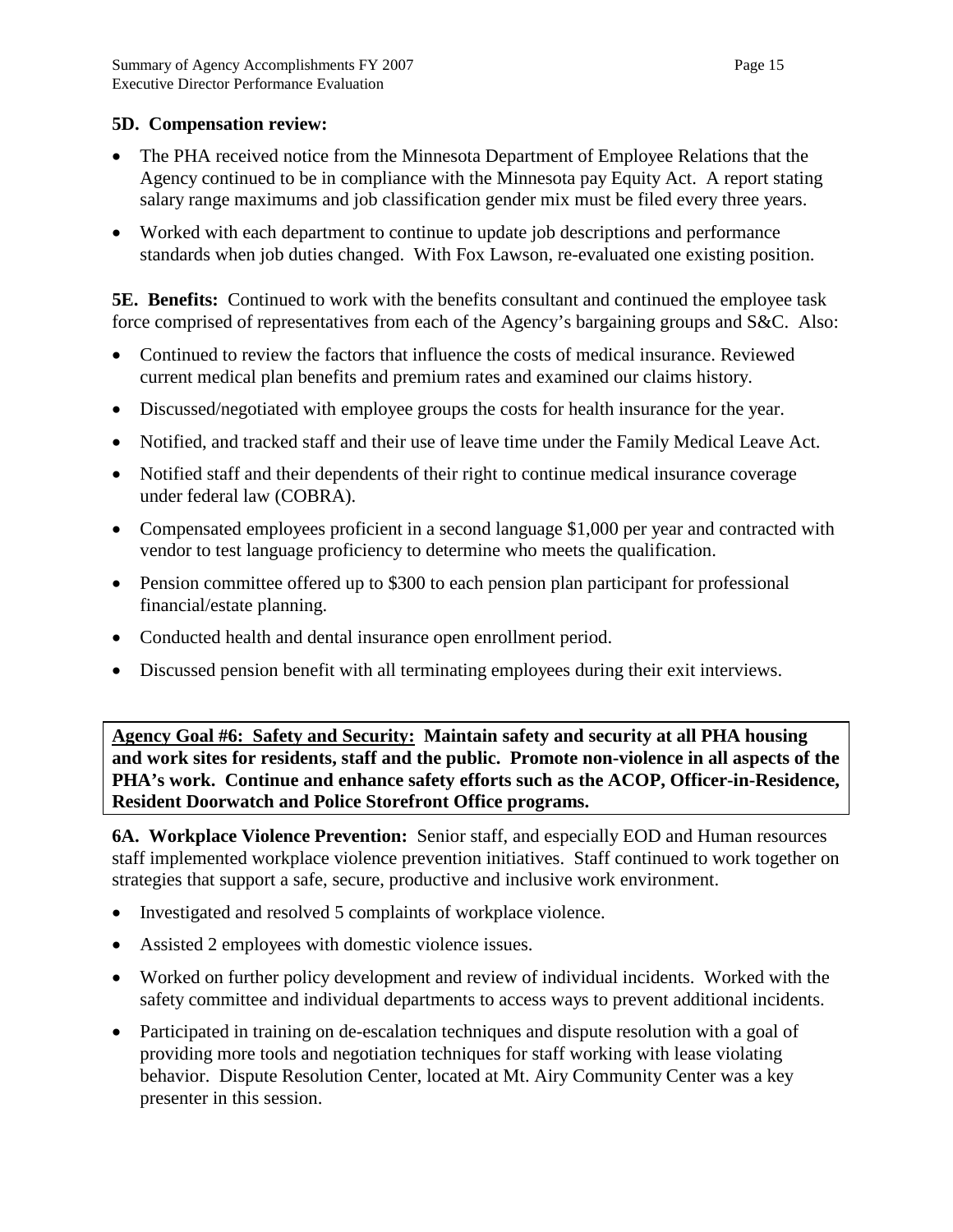- Discussed safety concerns with front line staff an initiated request for safety modifications, where needed.
- Took appropriate action in situations where residents exhibited violent or harassing behavior in management offices. Restated for staff what we expect them to do in cases where tenants, applicants or vendors are inappropriate in person or over the phone.

**6B. Community Safety and Security:** EOD and Resident Services staff worked with other PHA staff, St. Paul Police Department, PHA residents and community partners to maintain safety and security for residents and staff.

- Continued to work closely with ACOP, PHA staff and residents to problem-solve around specific operational issues and incidents. Worked to improve communication between PHA managers and ACOP officers, reporting and follow-up, and identification of needs. Maintained and relationships with various police districts to help ensure safety and security in PHA hi-rises. Family management staff worked closely with ACOP officers to monitor problem properties, complete knock-and-talks where drug activity was suspected and to foster positive community/police/management relationships.
- There were 39 "one strike" lease terminations in public housing for drug-related and/or criminal activity. ACOP action in most of these situations provided the necessary documentation for staff.
- Coordinated presence of ACOP officers at multiple hi-rise and Resident Council sponsored family events, including picnics, special community celebrations, and resident recognition events. Coordinated with ACOP the Dunedin National Night Out activities.
- ACOP supervisor continued to meet bi-monthly with family Managers to discuss mutual concerns. ACOP officers attended Resident Council meetings and participated in Admission Orientation Programs for new residents in each family development.
- Coordinated presence of ACOP officers at hi-rise and family events, including picnics, special community celebrations, and resident recognition, including the National Night Out ACOP Open House in which over 200 residents, staff and police officers attended.
- Worked with ACOP to coordinate special trainings for PHA staff and residents related to crime prevention and safety including Auto Theft Prevention and Sex Offender Notification.
- Managed and implemented the Weed and Seed Program at Edgerton including crime prevention trainings, a presentation by Family Services on chemical dependency, and purchase of cameras to improve security at Edgerton Hi-rise.
- **Officer-in-Residence (OIR).** Successfully worked with St. Paul Police Department and PHA staff to hire officers for the program. All 16 hi-rises had an OIR during most of the year.Provided orientation and assistance to new officers.
- **Doorwatch and Storefront Programs.** Continued to strengthen safety for residents through the Doorwatch and Storefront Programs. Coordinated the  $2<sup>nd</sup>$  Annual Doorwatch/Storefront Event to provide recognition and training to all volunteers. Worked with individual hi-rises to provide guidance on procedures and expectations and to identify specific needs and issues.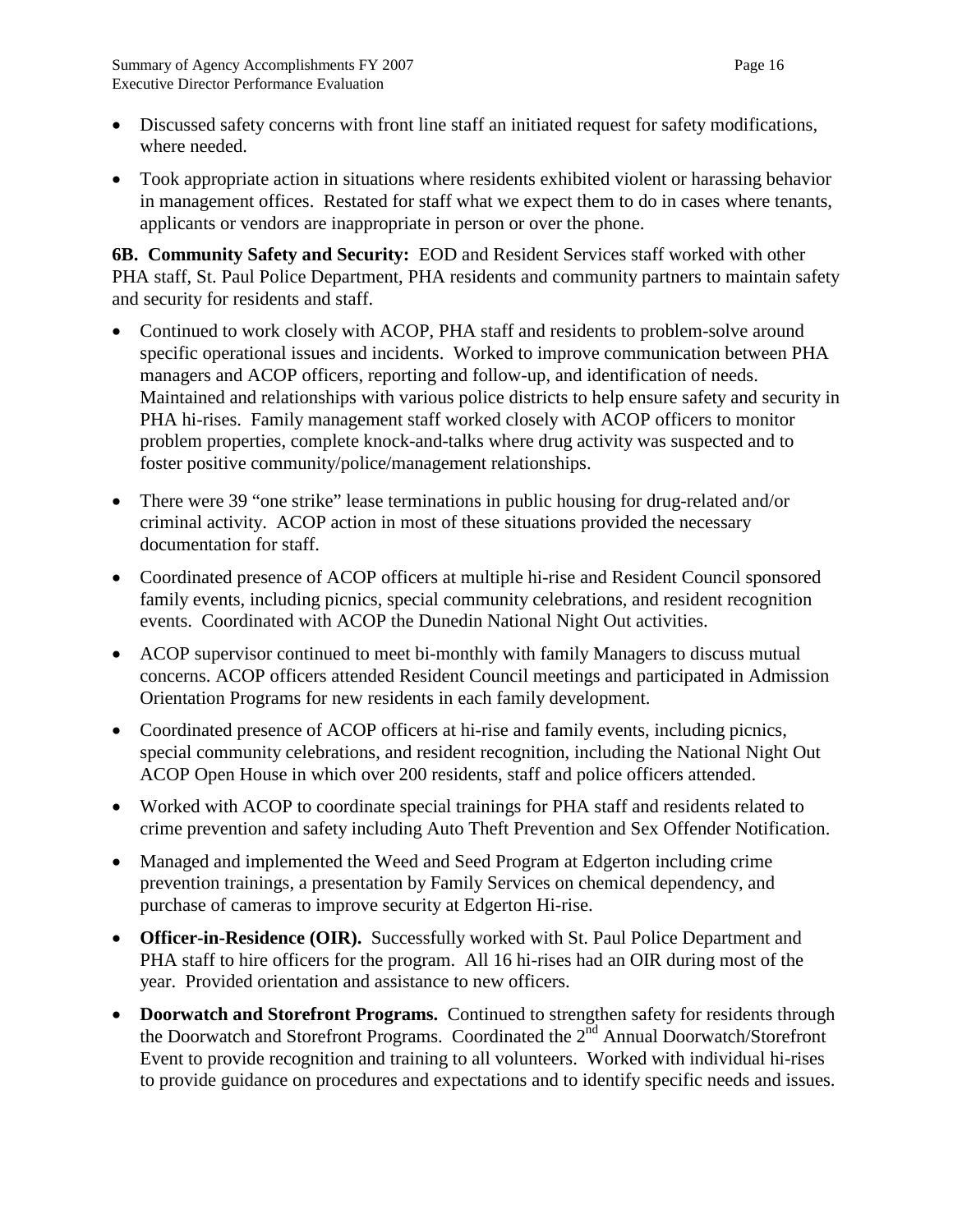- Staff dealt with a major incident in June 2006 where a youth shot several other youth and barricaded himself in the unit, resulting in a very public incident for police, swat teams, staff and residents. Mt. Airy staff worked for many hours with police, neighbors and siblings of the shooter during the immediate crisis. They also held a meeting for the community where staff and police could explain what happened and worked to assure residents that this was an isolated incident. Staff also worked with neighbors to resolve any damage issues with their units and followed through with the appropriate eviction action for those directly involved.
- Dunedin Resident Council voiced their concerns about increased disturbances and inappropriate behavior of youth leaving the new Wellstone Center next to Dunedin. Their efforts resulted in a community meeting to focus resources to deal with the problems and provide a more peaceful environment for Dunedin family and hi-rise residents.
- Resident Participation funds were used to purchase 28 color cameras to replace outdated black and white security cameras in hi-rises and community centers. In response to concerns by residents 10 additional cameras were purchased and specifically placed in designated areas of concern. Continued to work on improved security, in part through technology, in and around our properties.

**Agency Goal #7: PHA Administrative Office: Continue to fully lease and manage the commercial space in the PHA's new Administrative Office building according to sound business practices, to generate reliable non-HUD revenue.**

555 North Wabasha continues to be fully occupied, producing needed non-federal revenues the PHA can use to offset falling federal resources.

**Agency Goal #8 Fair Housing: Work cooperatively with community representatives and other units of government to ensure non-discrimination in PHA programs and to affirmatively further fair housing objectives. Promote the value of diversity and respect for differences.**

**8A. Fair Housing and Non-discrimination:** Public Housing and Section 8 staff continued to work cooperatively with community representatives, including SMRLS and the Community Stabilization Project and units of government to ensure non-discrimination in PHA programs and to affirmatively further fair housing objectives. The Equal Opportunity and Diversity (EOD) Department worked with Resident Services managers, other staff and Resident Councils to provide sound guidance, resources, services and programs to enhance fair housing and diversity. EOD staff developed and implemented the Hi-Rise Diversity Initiatives aimed at promoting respect of differences. The Diversity Initiatives include training on inclusiveness and community building, cultural celebrations, and assistance and guidance on conflict resolution.

• Developed and provided 11 mandatory staff trainings on discrimination, harassment, retaliation, and EEO/AA.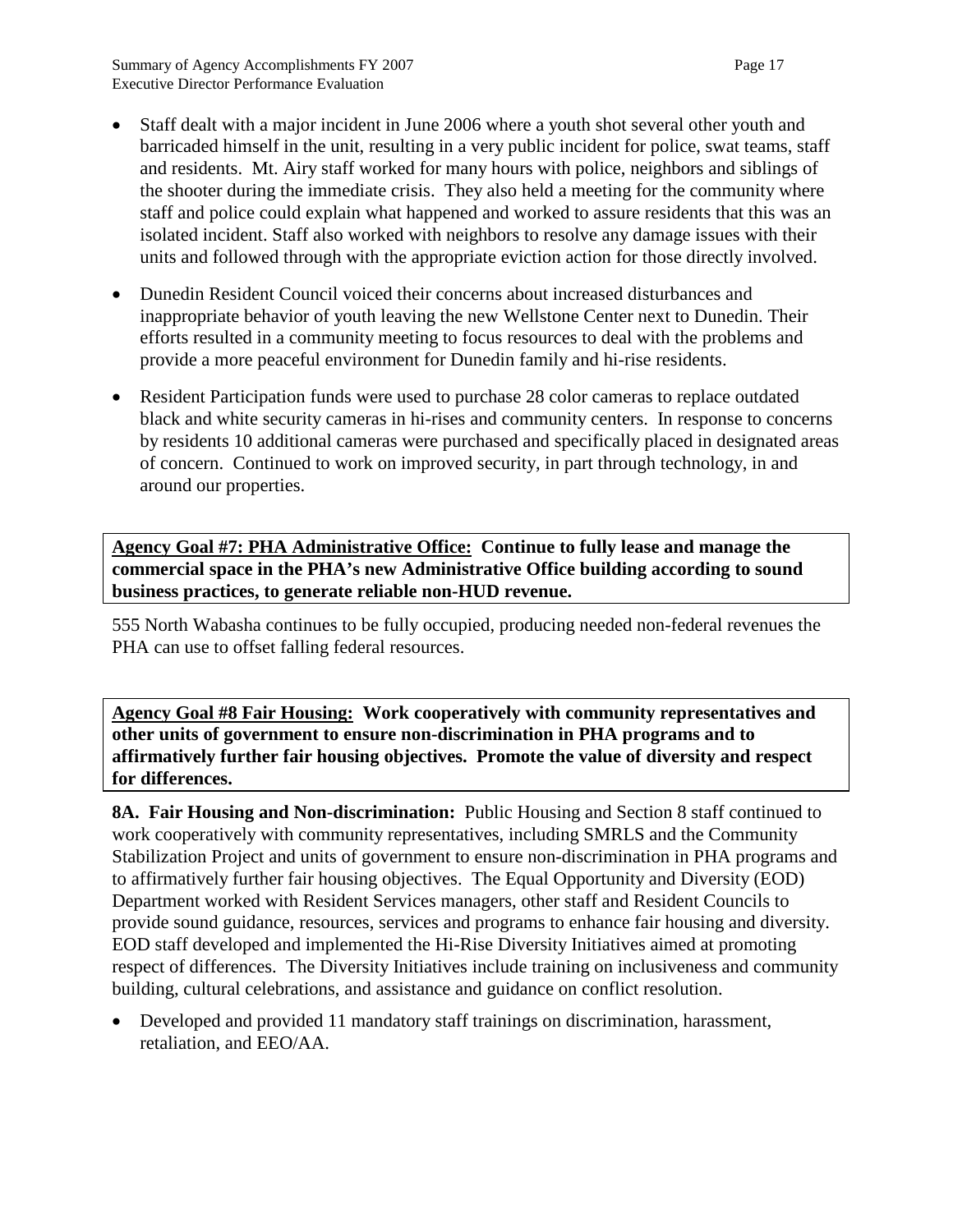- Provided 22 trainings for residents on discrimination, discriminatory harassment, sexual harassment and retaliation to further non-discrimination and promoting respect of differences among residents. (Trainings were held at every PHA site, 398 residents attended.)
- Provided 5 diversity trainings/initiatives for Family and Scattered Site youth. (76 resident youth attended.)
- Provided 6 "Dinner and a Movie" diversity initiatives (1 hour documentary on race with 1 hour facilitated discussion) at 6 Hi-Rises. (162 residents attended.)
- Met with groups advocating for both physically and mentally disabled individuals as well as agencies representing families from diverse cultural backgrounds in order to explain the public housing application process and eligibility criteria.
- Worked closely with advocates such as legal aid (SMRLS), and Community Stabilization Project and the City Wide Resident Council, to develop policy revisions.
- Advised supervisors on issues of discrimination, discriminatory harassment, sexual harassment, retaliation, diversity and conflict resolution to ensure fair and equal treatment of all residents, housing applicants and Section 8 participants.
- Facilitated monthly Resident Diversity Team meetings, and Resident Advisory Committee meetings, including discussions and activities on race and diversity (approximately 70 residents and staff attended).
- Several staff volunteered time for the St. Paul/Ramsey County Project Homeless Connect day at the Armory.

# **8B. Section 8/Housing Voucher landlord recruitment:**

- Held 6 bi-monthly landlord workshops.
- Conducted general Section 8 training and outreach for Wilder Tenant Training.
- Staff presented "Successful Section 8 Utilization Strategies" at the NCRC/MN NAHRO Conference in May 2006.
- Continued to work with City Information Sharing Group on problem properties
- Conducted annual, half day Section 8 Property Owner workshop
- Produced quarterly Owner Newsletters designed to keep program owners informed of current Section 8 issues, available resources and educational opportunities.
- Partnered with Metro HRA, Dakota County CDA and Ramsey County Public Health to provide safe work practices training to participating landlords.

**8C. HousingLink:** Continued to work with HousingLink to better serve PHA voucher holders in locating eligible units and willing owners, recruiting new owners, and enhancing other programs and services provided by HousingLink. This organization is an effective outreach tool to get information to service providers who assist clients in finding affordable housing.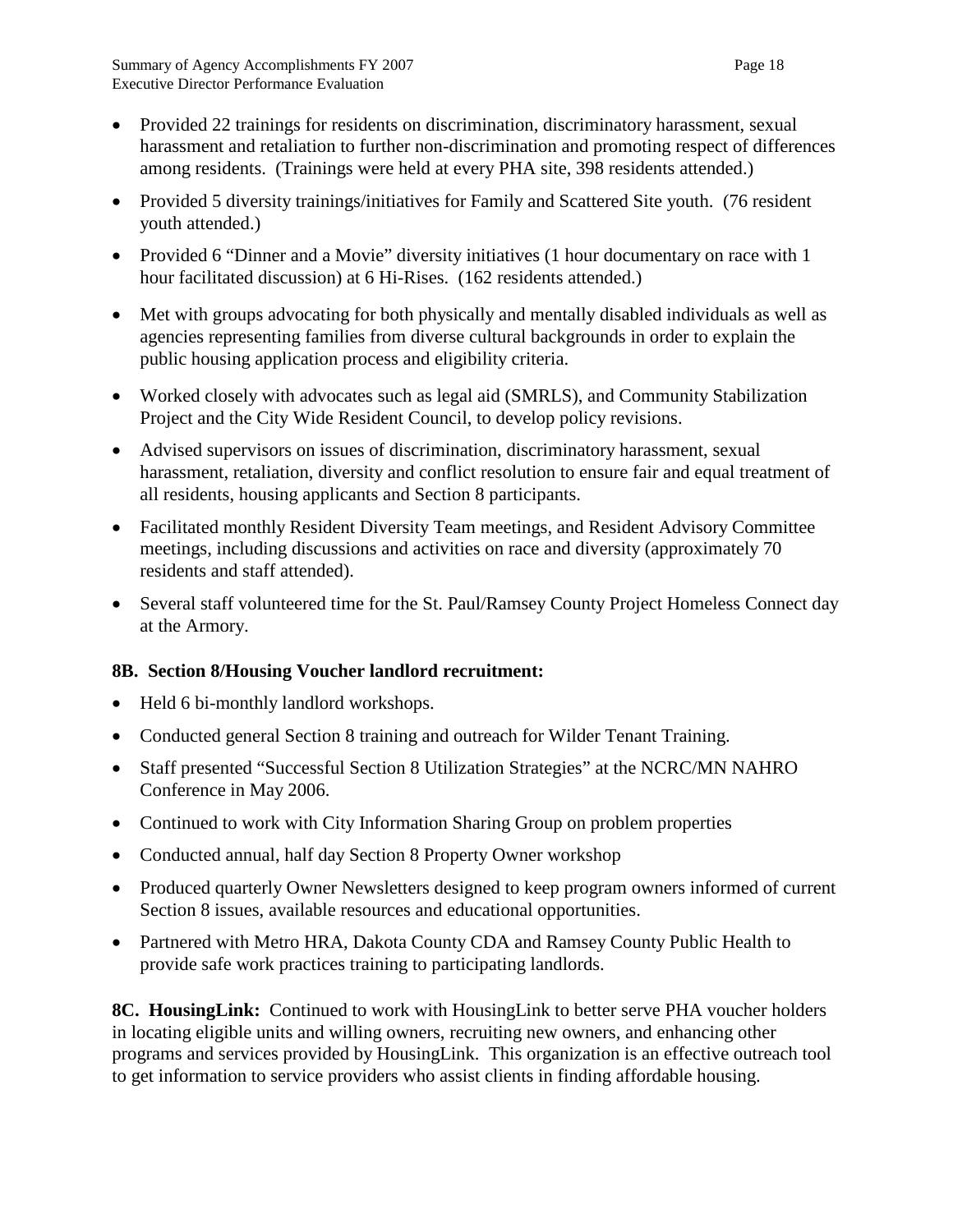Discussed changes for FY 2008 contract and executed a contract for \$30,000. Provided HousingLink outreach via brochure mailings in June and December landlord checks.

**8D. Reasonable accommodation:** Staff continued to respond to requests for reasonable accommodations from residents and staff. Staff continued to work individually with the Agency Attorney when dealing with requests for reasonable accommodation. Several trainings and discussions were conducted to assist staff in handling these situations.

**Agency Goal #9: Linking Residents to Community Services: Promote links to community services through PHA Community Centers and at other sites to meet the changing needs of PHA residents, focusing on programs and services that enrich residents' lives, promote independence, increase community involvement and support successful tenancies in public housing. Continue CHSP and other assisted living programs.**

**Services to residents at community centers:** Staff, especially Housing Managers and Human Service Coordinators worked hard to accomplish the following:

**9A. Community Centers:** Successfully managed four Community Centers in a manner that meets the needs of changing populations, maximizes the number of services that can be offered to family residents and prioritizes space for programs that work with residents with needs identified in the Family Needs Study.

- Staff continued to successfully manage four community centers.
- ACOP moved its office to the McDonough Community Center. The increase in officers' presence at the Center has helped management staff and other service providers.
- Continued the partnership with the Wilder Foundation providing a third year with a Promise Fellow who developed Youth Connections, an after school program at Mt. Airy and Dunedin.
- CHSP Coordinators and Human Service Coordinators attended Hi-Rise management meetings. They also hold their own monthly meetings that assists with communication and information sharing.
- Dispute Resolution Center continued to expand their services and work with residents referred by PHA staff. They also worked with family management staff to develop and present a training session for staff on communication, negotiation and listening skills in dealing with resident situations.
- Community Center Service Providers participated in monthly coordination meetings facilitated by Human Service Coordinators to share information and resources, assure that residents are being served and work on common problems. Providers are also present at monthly Admission Orientation programs for new residents to assure that new residents are aware of all the services available to them at the Centers.
- In an effort to assure that the Centers are well maintained and adequately equipped, staff worked with Maintenance Contracts staff to purchase new tables for use in each of the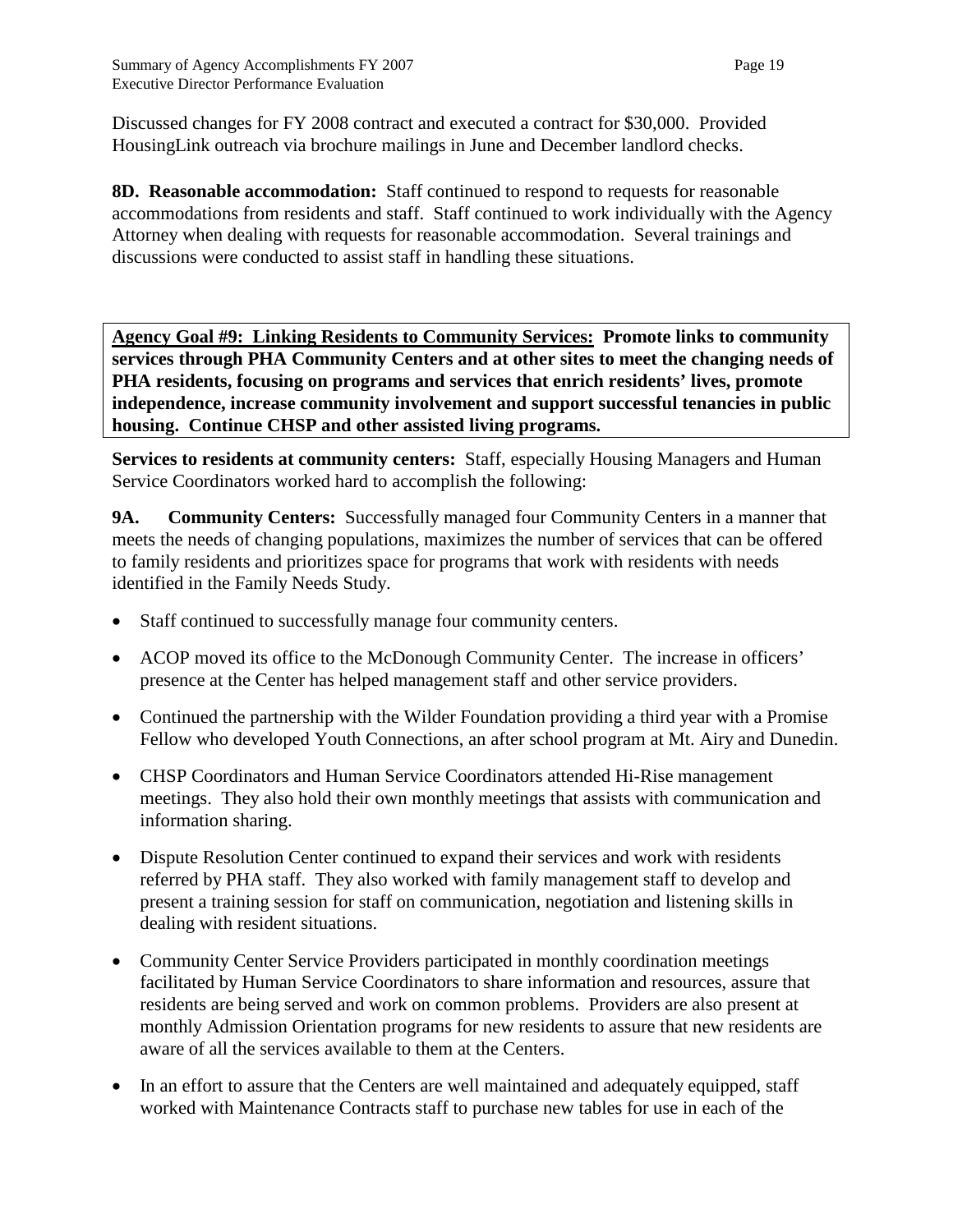Centers, paint hallways and other common areas at McDonough Center and do minor repair and touch up work in each Center.

- Met with key Community Center service providers to discuss our financial situation and that we were considering charging a nominal amount of rent for the community center space that had traditionally been provided free of charge. These providers, including Head Start, ECFE and West side Clinic provide valuable services to our residents, and have been long term partners with the PHA. Each provider, while understanding of our financial challenges, indicated that even a below market rate rental charge would likely cause them to reconsider remaining in our centers. After considerable review we have determined, at least for now, to continue our past practice of providing community center space free of charge.
- **9B. Employment and training programs:** Staff, especially Connie Toavs and management staff assisted with:

## **Resident Initiatives; Jobs programs**: F**amily Self-Sufficiency (FSS):**

- Eleven participants graduated from the Section 8 Family Self-Sufficiency Program (FSS) and five participants graduated from the public housing FSS Program. As of April 1, 2007, the minimum program size for the Section 8 FSS program is 480, and for public housing it is 21. Management staff continued to refer residents to the FSS program.
- Due to ending of the ROSS Grant in FY 2006, the STEP program consolidated workers and efforts at the McDonough Community Center site but increased services to residents from all sites. STEP discontinued services to residents at all sites in June 2006 due to budget tightening at St. Paul Public Schools.
- Management staff continued to identify residents eligible for the Earned Income Disregard program and assured that the program was explained and that residents were provided the full benefits of the rent reduction to encourage new wage earners.
- Housing Policy staff (Al Hester and Alicia Huckleby) participated in the St. Paul-Ramsey County Workforce Investment Board (WIB) and the Youth Council until July 2006 when their terms ended.

#### **Income Tax Assistance:**

• Management staff with support from other family sites continued a partnership between the Mt. Airy Resident Council, the State Department of Internal Revenue and the Hi-way Federal Credit Union, which resulted in a 10-week tax preparation assistance program at Mt. Airy. 567 families were assisted. Refunds totaled \$603,274. A number of staff volunteered to support this great program.

#### **Promise Fellows:**

• For the third year, Wilder Foundation partnered with PHA staff and submitted a successful Promise Fellow application, providing two full time Promise Fellows to work with junior high, senior high age youth. The focus is on closing the educational achievement gap for youth of color by providing caring adults, safe places during nonschool hours, emphasis on healthy living, opportunities to learn new skills and opportunities to serve the community.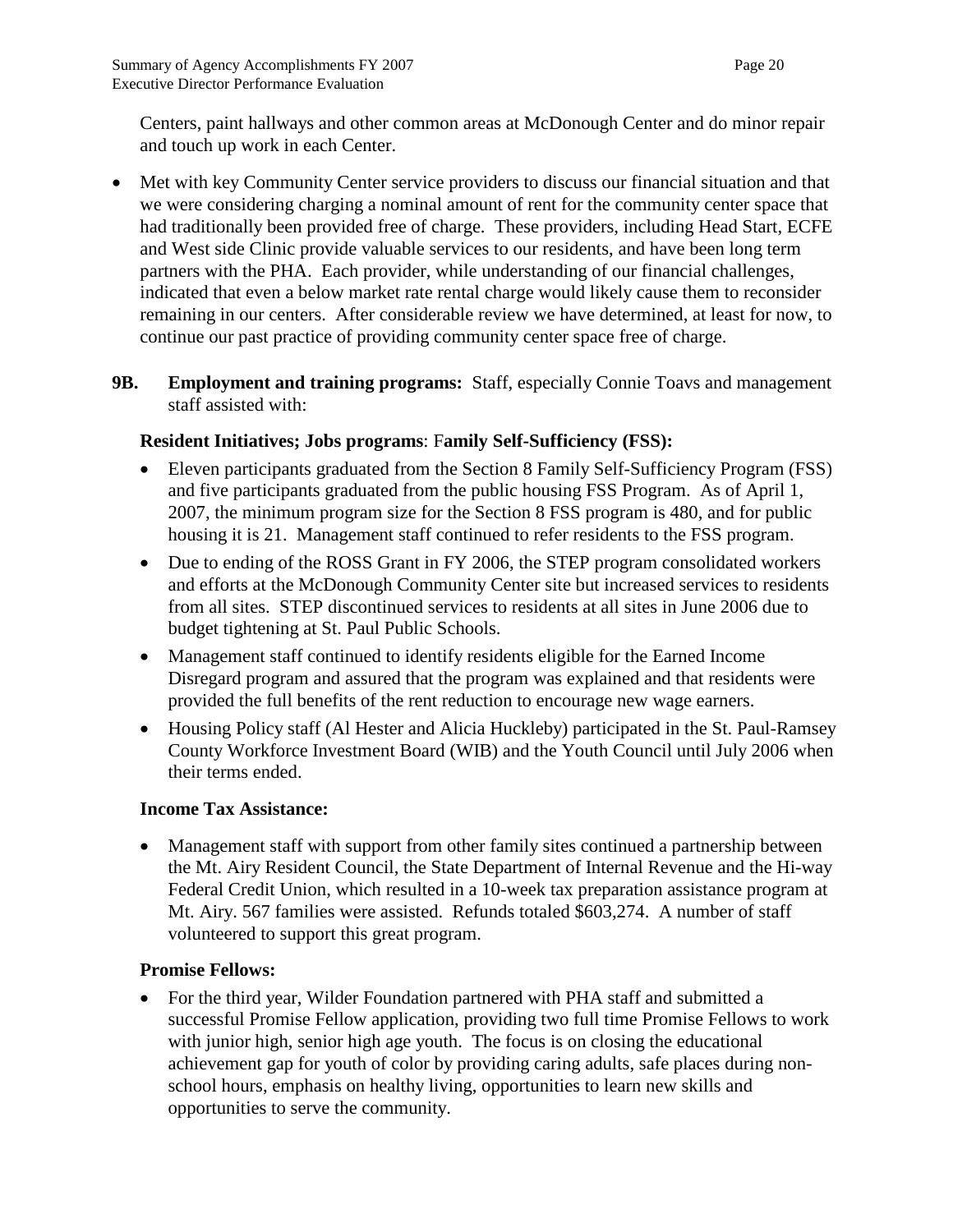#### **Other:**

- PHA partnered with Wilder Foundation staff to offer a condensed version of the Neighborhood Leadership Program to family and hi-rise public housing residents. The program, titled Building Connections to Community, was an intensive 2½-day training for 29 public housing resident leaders. PHA provided the facility and recruited the participants; resident participation funds paid for child care, program supplies and food. Wilder staff provided excellent training on community leadership.
- EOD, Resident Services and ACOP collaborated to develop and implement the Summer Youth Employment Program for resident teenagers. Staff assisted with all coordination, scheduling, activities, supervision and payment aspects of program.
- Staff collaborated with Resident Councils, Resident Services and Maintenance Departments, Ramsey County Elections officials, the National Low Income Housing Coalition, the League of Women Voters, and other providers to provide resident trainings on voter registration, "Get Out The Vote" activities, and Kids Vote. Staff worked to coordinate and manage primary and general elections, ensure available and working telephone lines and adequate voting space.
- **9C. Congregate Housing Services Program (CHSP):** The departmental goals include:Work to attain full census in all CHSP sites as supported by the grant budget. Maintain improved communication, procedures, and computer reports to link CHSP with the Hi-Rise Management work unit.
- **Program utilization is the strongest in program history averaging 147 participants a month. Financial management of the program continued to be excellent.** Improved communication between CHSP and maintenance has made work order, key authorization and inspection processes more efficient.
- CHSP obtained a state-mandated UMPI (Unique Minnesota Provider Identifier) number that has allowed the program to continue billing with Ramsey County for services CHSP provide to County clients.
- Improved reports and on-going meetings between CHSP and Rental staff increased coordination of application processing. On-site CHSP Coordinators meet with building Manager and HSC's monthly at their Coordination meeting.
- Staff continued to receive regular training on disability, food safety and housekeeping.

**9D. Adopt-A-Hi-Rise Program (AHP):** The Adopt-A-Hi-Rise Program was developed to link PHA hi-rise communities to corporate and community organizations and volunteers. "Adopters" sponsor events and activities, donate goods and services, and provide time to hi-rise residents.

- Continued efforts to recruit and retain corporate and community "adopters". Met and successfully retained the participation of St. Paul Travelers, arranging their transition from Wilson Hi-Rise to Hamline Hi-Rise to enable them to serve older residents.
- Worked with adopters to plan hi-rise events, increase resident participation, and identify collaborative projects.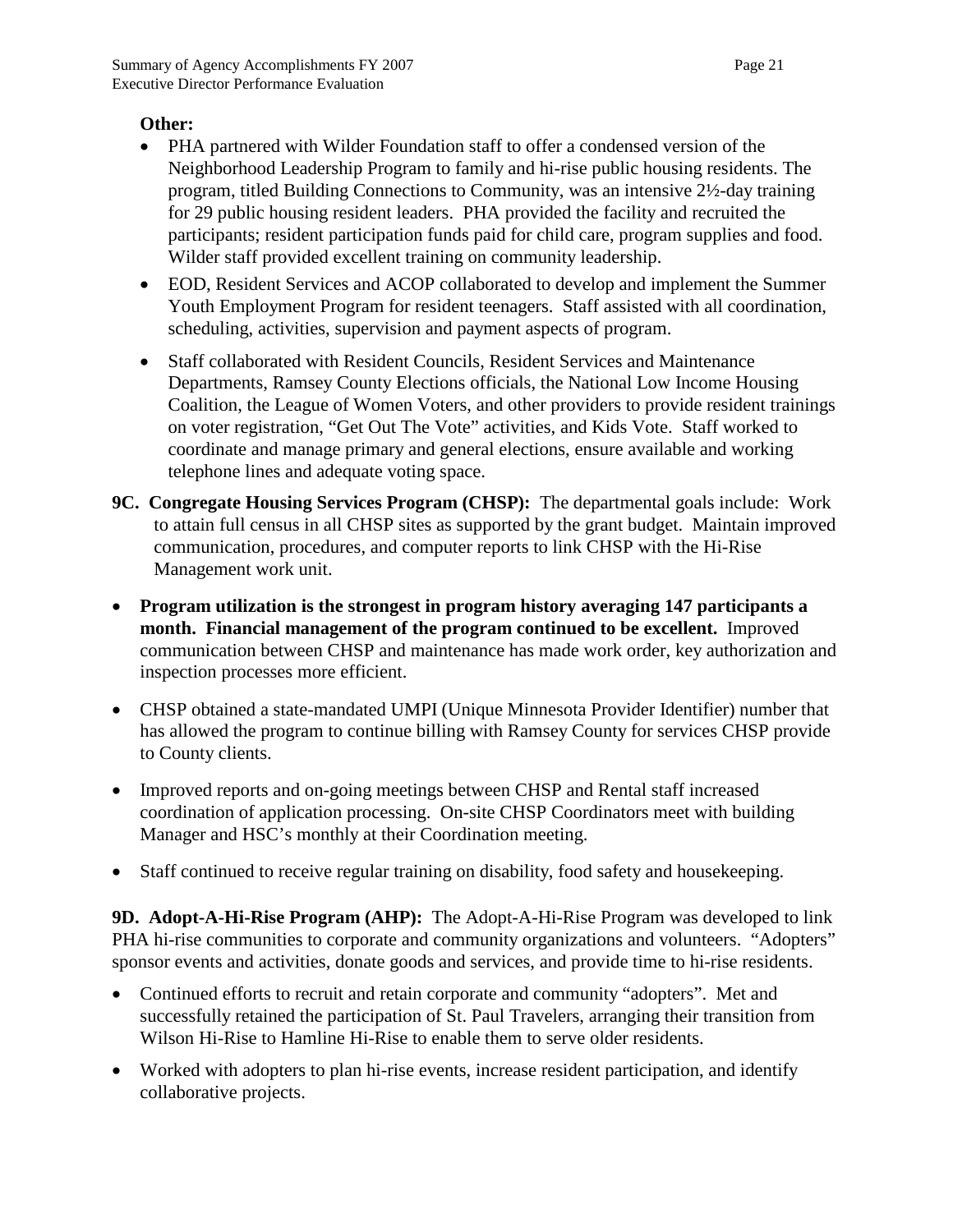### **9E. Implementing Family Needs Study Recommendations:**

- Family Steering committee continues to meet monthly. Participated with Resident Councils in meaningful community events such as Back to School nights at all four family sites, Family Day at McDonough, Holiday events, roller-skating event to honor PALS participants and their families, City Wide Resident Council picnic for all families.
- Through the Family Steering Committee, shared resources and information regarding changes in programs such as Energy Assistance, Emergency Assistance, changes in eligibility for Medicaid, Medicare, Social Security, and MFIP and assures that this information is made available to residents. The Family Steering Committee added a representative of ACOP and the Promise Fellows to committee membership.

**Agency Goal #10: Housing Preservation and Development: Work with other agencies and organizations to preserve, develop, and/or manage affordable housing through programs such as the Section 8 Project-Based Assistance and Preservation Vouchers, through the disposition of property, and other cooperative and entrepreneurial efforts. Secure replacement units for any scattered sites that may be sold. Seek out opportunities to produce additional affordable housing or improve management of existing subsidized properties through expanded partnerships with Twin Cities Habitat for Humanity, Metro HRA or by other methods.**

**10.** The Executive Director, at the invitation of Mayor Chris Coleman, serves on the task force that is drafting the updated annual Housing Action Plan. In February 2007 he presented an overview of the PHA's programs and needs to the task force members, and proposed language about public housing for the draft plan.

#### **10A. Section 8 project-based assistance program**

- Executed one Agreement to Enter Into Housing Assistance Payments Contracts (AHAPs), for Unidale Apartments.
- Project Based Utilization averaged 324 out of 356 approved units. We are positioned to participate in the next round of project-based budgeting with 17 recently received vouchers.

**10B. Funders Council:** The PHA, primarily Al Hester, participated in monthly meetings of the Ramsey County/Saint Paul Funder's Council to oversee and coordinate public and private efforts to achieve the goals stated in the City/County Plans to End Homelessness. Staff provided data, technical assistance and insight into issues of funding, managing and maintaining housing for very low-income families, as well as program rules for public housing and Section 8.

**10C. Sale of excess land to Habitat for Humanity:** In prior fiscal years the PHA sold excess land at two sites (Roosevelt Homes and Ravoux Hi-Rise) to Twin Cities Habitat for Humanity. Habitat for Humanity purchased both sites for approximately \$360,000; the PHA received net income and Habitat produced 30 affordable homes for sale.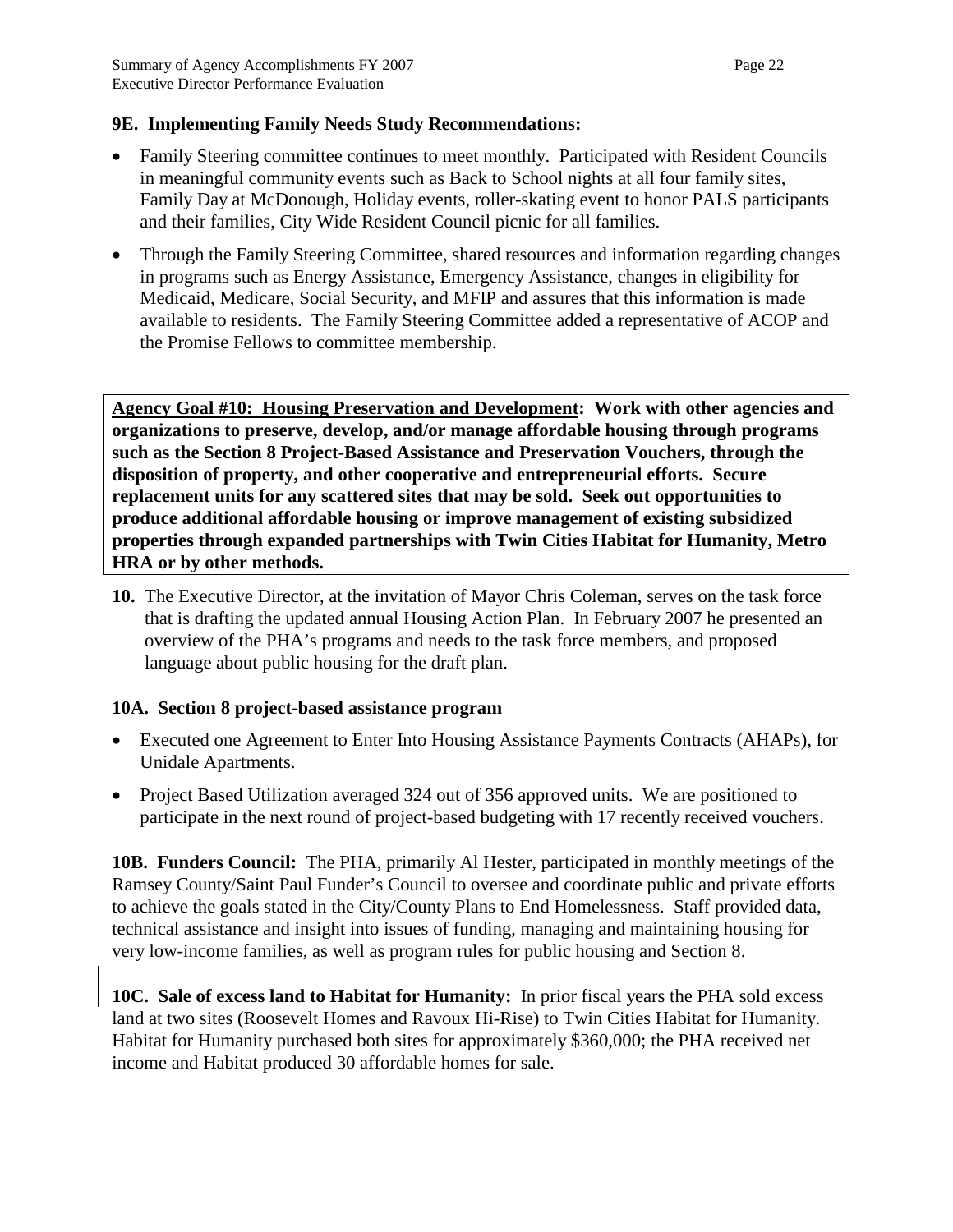This past year staff met with representatives of Twin Cities Habitat for Humanity and discussed the possible sale of a variety of PHA properties. In March 2007, the PHA signed a purchase agreement for Habitat to purchase a vacant lot adjacent to 139 E. Annapolis in the amount of \$30,000, contingent upon the PHA receiving disposition approval from HUD. At this time, approval for disposition is still pending. PHA staff are reviewing proposals for two properties.

**10D. Disposition of Scattered Site Properties:** During this fiscal year one scattered site unit (1232 Goodrich) was sold and a replacement unit was acquired in July 2006.

In September 2006, the PHA Board gave staff approval to begin the process of disposing of sixteen scattered site units, to save on rehab and maintenance costs and to generate sales proceeds that could be used to offset capital fund (CFP) cuts. This option was one of the strategic planning initiatives that came out of the July 2006 retreat for Board members and PHA staff. After conducting all of the required resident consultation sessions and planning relocation activities, staff drafted an application for the disposition of these sixteen properties and submitted it to HUD in December 2006. (HUD approved the disposition application on May 31, 2007.) In an effort to keep some of the units available as affordable housing, staff also received Board approval to publish an RFP for non-profit organizations to purchase any of the scattered site units. In April 2007, staff signed purchase agreements for Rondo Community Land Trust to purchase two scattered site units (1082 Hague and 1673 Lafond) contingent upon receiving disposition approval from HUD. Staff issued a request for proposal and selected five real estate agents who will sell the remaining 14 homes on the open market.

**10E. Leasing Rooftop Space:** Staff continued efforts to lease PHA rooftop space to cell phone companies. Additional leases were negotiated and signed with Cingular for installation of antennas and other equipment at the Iowa, Exchange, Edgerton and Cleveland Hi-Rises.

**10F. New Ventures:** Explore possible new Agency ventures; including exploring options related to the Metropolitan Council's public housing program. Also, explore potential options for developing additional public housing, through the use of existing PHA resources or other means. Continue to explore viable partnership opportunities with Habitat for Humanity.

- Washington Co. RFP: Reviewed the opportunity to submit a response to a request for proposals for property management/maintenance services. Convened meetings, requested supplemental information, and inspected properties. In the end, the decision was made to pass on the opportunity.
- Columbia Heights: Staff inspected and developed a scope of work for public housing property in Columbia Heights that the PHA was considering purchasing. (Ongoing at the end of FY 07.)
- Phalen Shores: Met with MHFA staff to review the financial performance of a property that had long standing vacancy problems. The property was viewed as a potential non-HUD ownership option (Ongoing at the end of FY 07).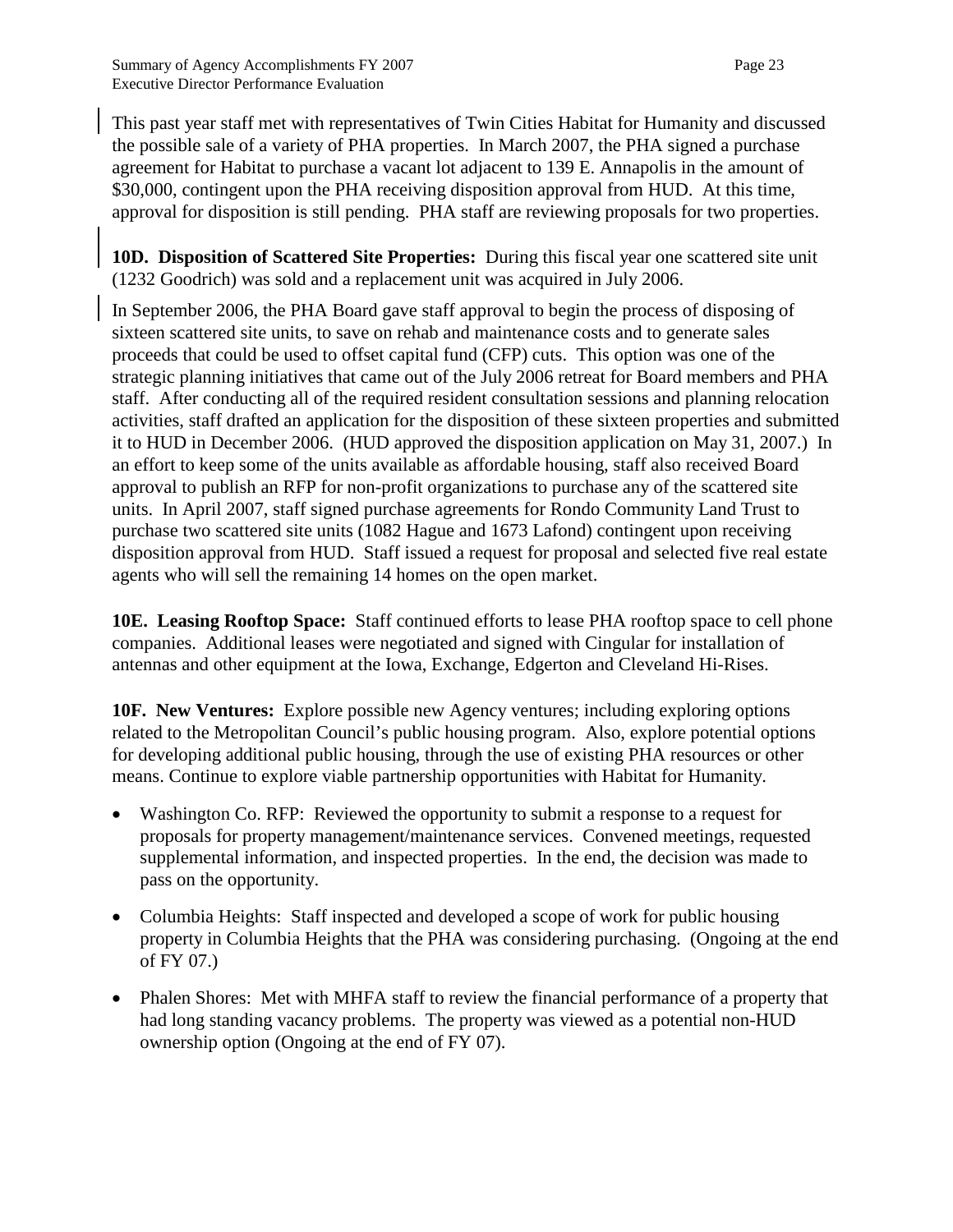**Agency Goal #11: National Leadership Responsibilities: Continue active leadership in national and state housing organizations to improve national housing policy and funding. Continue to provide assistance to other housing authorities and organizations seeking organizational development, business systems, or program support.**

**11. National leadership: PHADA:** The Executive Director was elected President of PHADA in May 2005 and he served in that capacity throughout FY 2007. He testified before Congressional committees on June 20, 2006, and met with HUD officials on June 20, 2006. The ED and other staff maintained contact with PHADA staff on a variety of issues related to HUD budgets, QHWRA, Harvard Cost Study, and PHAS and responded to PHADA surveys and inquiries as requested.

At the Executive Director's urging, PHADA established a new scholarship fund for public housing residents in honor of civil rights pioneer Rosa Parks.

**11A. CLPHA participation:** The Executive Director and Resident Services Director participated in CLPHA quarterly meetings to provide Saint Paul's perspective in the debates over national issues. Responded to CLPHA surveys and inquiries as requested.

**11B. NAHRO leadership:** Staff to NAHRO surveys and inquiries as requested. Several PHA staff conducted presentations at MN NAHRO sponsored conferences. Al Hester serves on the MN NAHRO Board.

MN NAHRO recognized the St. Paul PHA's leadership by presenting its 2006 Allan Anderson Award to Hank Petro and its 2006 "Dedicated Service Award for Commissioners" to Kit Hadley (presented May 2007).

**11C. Appropriations/Legislation advocacy:** With special assistance from Lyle Schumann, Junella Pichelman and Al Hester, the Executive Director led the PHA's efforts to fight the dramatic cuts to the Public Housing Program for FFY 2006 and continuing for FFY 2007.

In addition to appropriations issues, staff contacted U.S. Senators Coleman, Dayton and Klobuchar and Representative Betty McCollum by telephone, letter and e-mail during the year on other housing issues, including HUD's implementation (micromanagement) of the asset management system and numerous proposals for legislative reform.

**11D. Asset-based management, HUD operating subsidy:** This is one of the biggest challenges the PHA has faced, and it will continue to demand large amounts of staff time. The Executive Director and other staff continued to monitor and provide comments with the housing industry groups and HUD on the new Public Housing Operating Subsidy rule and HUD "guidance". Staff, especially former Controller/Finance Director Junella Pichelman, Acting Controller/Finance Director Ron Moen and Resident Services Director Lyle Schumann analyzed the requirements for Asset Management Project (AMP) groupings. The PHA's proposed groupings were accepted by HUD with minor modifications, which further benefited the PHA.

The PHA's auditors, McGladry & Pullen LLP, included the following description of Asset Management in the PHA's FY 2006 financial audit and compliance report: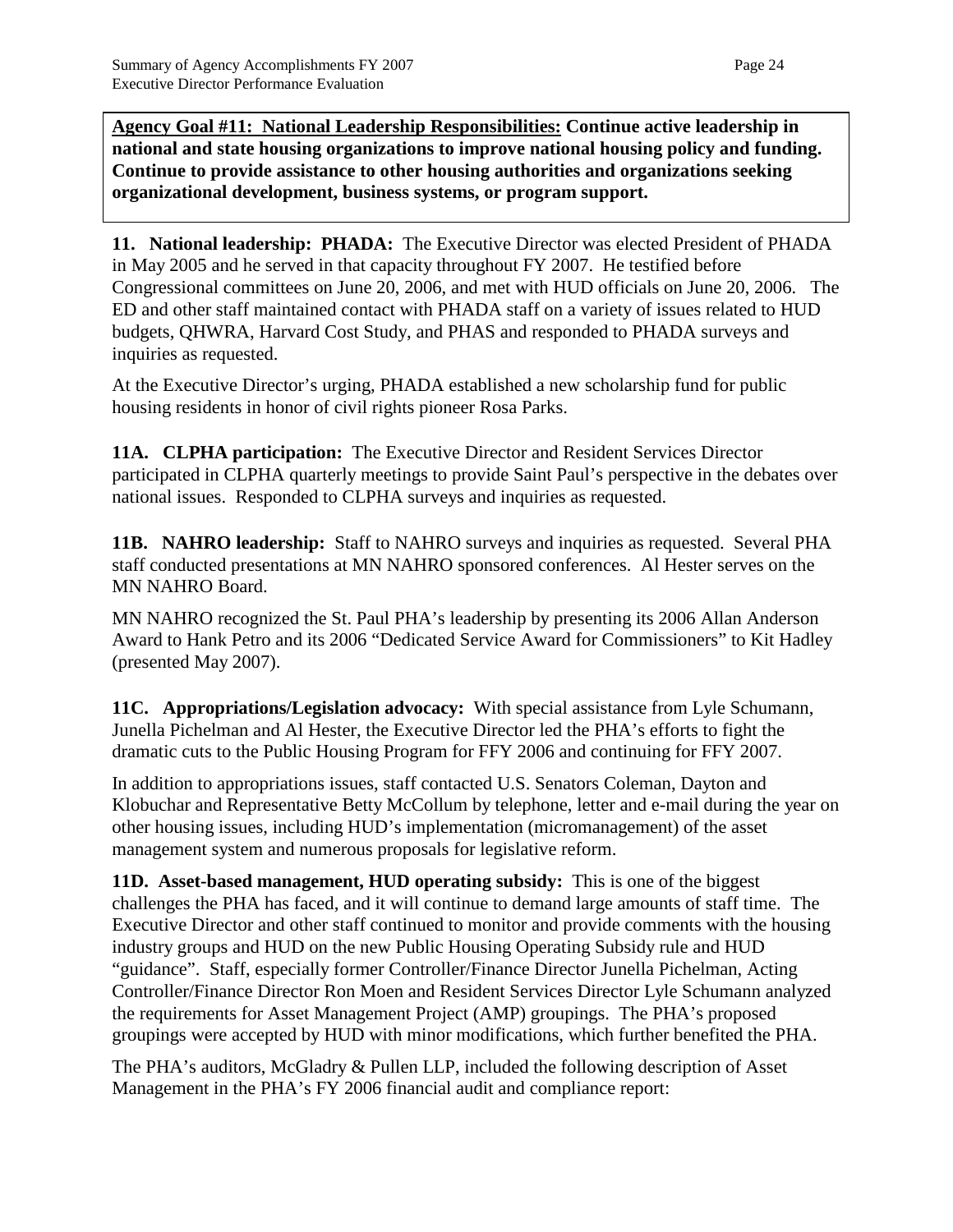HUD has established revised asset management policies for public housing in an effort to improve the efficiency and effectiveness, to preserve and protect the assets, to facilitate future investment and reinvestment, and to provide appropriate mechanisms for monitoring the performance at the property level. HUD intends public housing agencies to decentralize management and change the way activities are currently accounted for and reported. HUD intends for each project to be operated autonomously and have the activities accounted for and reported in the same manner. The most significant impact to public housing agencies relates to the decentralized management of its projects. According to HUD's revised asset management policies, marketing, leasing, certifications, rent collection responsibility, routine and preventive maintenance, resident services, protective services, project based budgeting and accounting, and procurement are some examples of the management components that are typically performed by a public housing agency's central office that will now be the responsibility of the project manager of each project:

HUD revised asset management policies will create new resource requirements for public housing agencies and will require redefined organizational structures for public housing agencies. Each project will require a manager to be dedicated to the properties within each of the public housing agency's defined projects. According to HUD, the project manager will be given the authority for decision making for the project and control the project's budget. HUD revised asset management policies will also create requirements for many of the public housing agencies' contractors and vendors in the form of decentralized invoicing, accountability to more business units or projects, and revised administrative requirements.

HUD will no longer be providing a direct subsidy for a public housing agency's costs associated with its central office. HUD will only be providing a subsidy to each project based on the project's budget. Under the new asset management model, a public housing agency will only be able to charge fee-for-service to the projects for overhead and centralized services. If the fees charged the projects do not cover the public housing agency's central office overhead cost, the public housing agency will need to rely either on reserves or funding from other non-HUD sources to cover the shortfall.

The Executive Director's commitment is to do what is best for the PHA and our clients while conforming to "maximum flexibility" provisions of the regulation (and "best practices" such as centralized procurement).

**11E. Minnesota Legislature:** Staff advocated for reform on the following topics:

- **\$50 MFIP Cut**: Staff, especially Al Hester and Alicia Huckleby, analyzed data for the Minnesota NAHRO, Minnesota Housing Partnership legislative advocates and supportive legislators. Al Hester testified before legislative committees in 2006 and 2007 to push for repeal of the "housing penalty" and to oppose legislative proposals to make the cuts even deeper. Although both the House and Senate voted to repeal the housing penalty, the Governor refused to accept that provision in the final bill so the repeal died.
- **State Appropriation to Preserve Public Housing:** The Executive Director formed a team of several staff members to actively support and promote the Governor's budget recommendation for a major funding increase for the Minnesota Housing (Finance) Agency, including –for the first time- direct State funding to help preserve public housing. PHA staff contacted St. Paul's legislative delegation by letter, telephone and in person to urge their support of the funding for the budget recommendations. Staff also encouraged MN NAHRO and the other housing advocacy organizations to support the Governor's recommendation.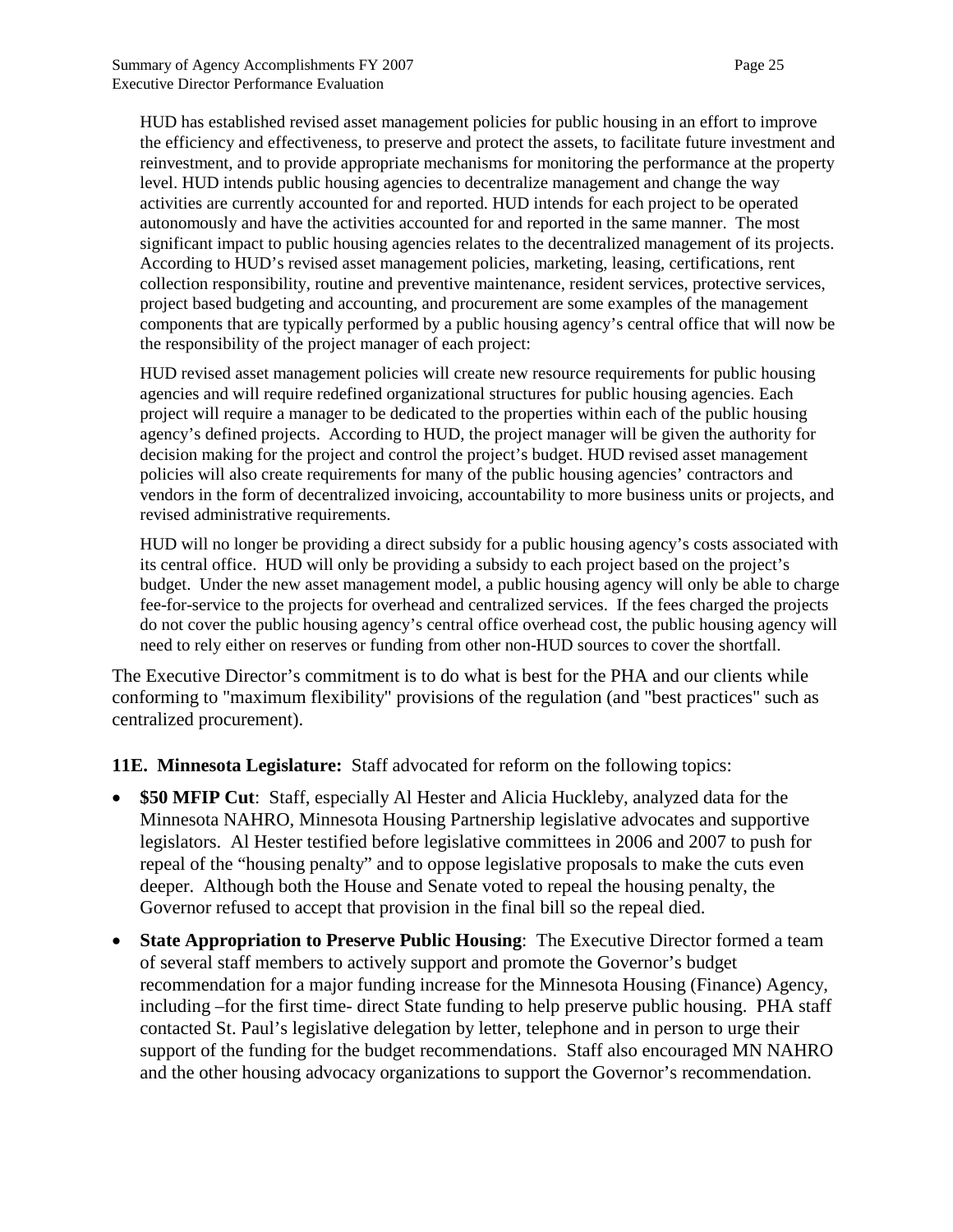The Legislature did approve the recommendation including the \$2.5 million for public housing (part of "PARIF": Preservation Affordable Rental Investment Fund).

**11F. Technical assistance to other housing authorities:** PHA Senior Staff responded to numerous inquiries from other housing authority staff, students, public officials and staff, and general public about public housing and Section 8 regulations and policies:

- The PHA increasingly provided technical assistance through its Internet website, which includes a variety of form notices, letters, manuals and other documents for use by other agencies. The McDonough Modernization Master Plan and Resident Survey Reports from Wilder Research Center are also posted there.
- Staff responded to specific requests for assistance from housing authorities in Guam, New York City, Lake County IL, Portland ME, and several Minnesota agencies including Duluth, Minneapolis, St. Louis Park, Eveleth, North Mankato, Washington County, Dakota County, Olmsted County and; also the Center on Budget and Policy Priorities, Minnesota Housing.
- Analyzed the possibility of assisting Hawaii Housing Authority with their financial operations at their request. (The decision was not to assist the HCDCH as the PHA's own workload was too heavy.)
- Staff responded to HUD requests to share information about PHA procedures with other housing authorities in Minnesota and other states.

### **Other Significant FY 07 Agency Accomplishments Included:**

**12. Certificate of Achievement for Excellence in Financial Reporting:** The PHA was again awarded this distinction by the Government Finance Officers Association of the United States and Canada on March 31, 2006.

**12A. FY 07 budgets:** Finance Department staff accomplished much relative to our budgets:

- Low Rent Public Housing net assets \$127,477,014 in FY 07 (\$126,971,971 in FY 06).
- Section 8 FY 06 un-audited close administrative fee reserve: \$551,835 (\$543,245 in FY 06).
- FY 07 Building Fund net assets equaled \$14,421,189 (\$14,121,540 in FY 06).
- Prepared three FY 07 original budgets for primary operations, totaling over \$69 million, (Low Rent Public Housing, Section 8, and Building Funds) as well as the budget for CHSP.
- Three revised budgets (Low Rent, Section 8, Building) were approved during FY 07.

**13. Agency Plan:** Staff successfully coordinated RAB meetings, performed data analysis, and submitted the FFY07/PHA FY08 Agency Plan (approved by HUD).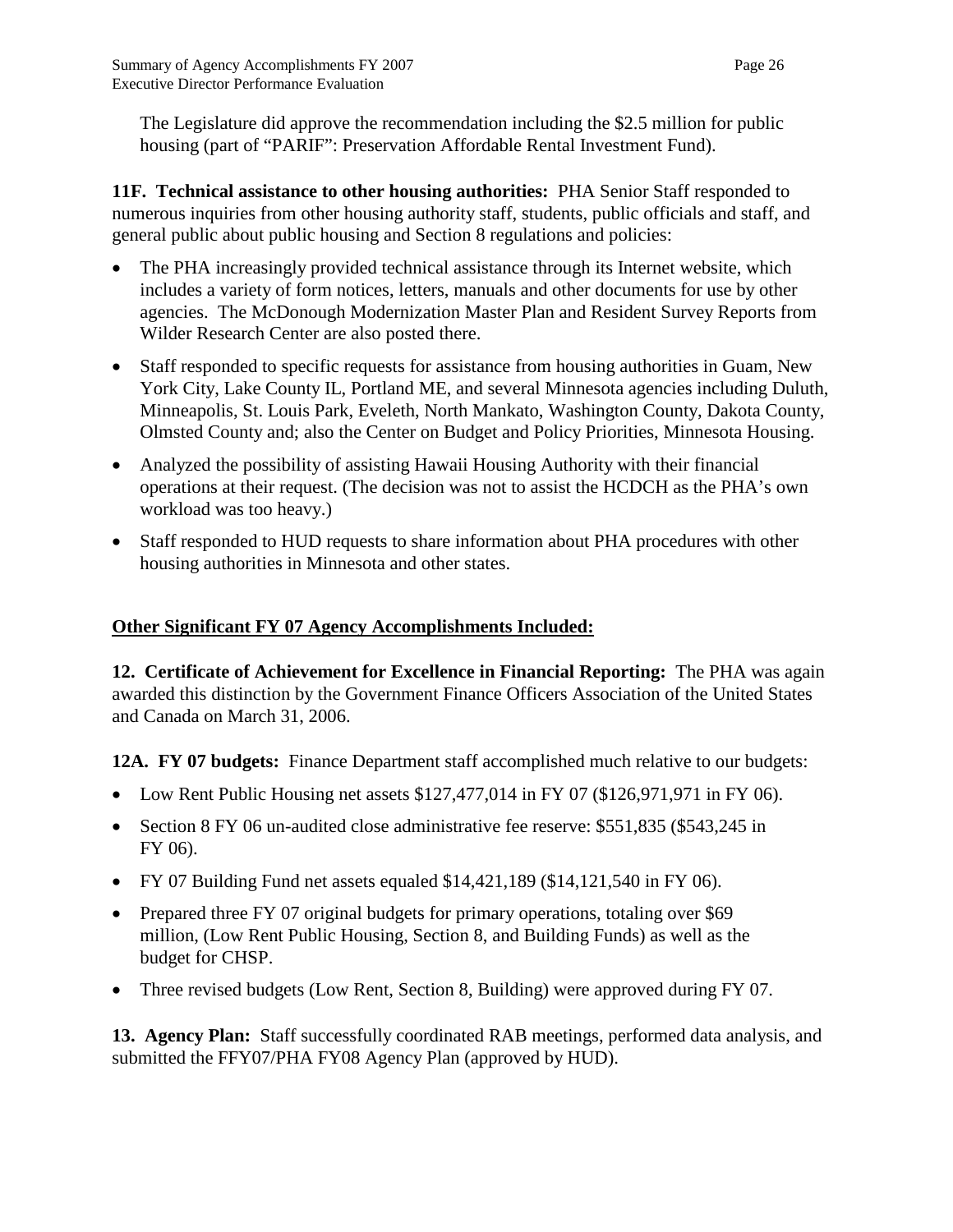**14. Accounting systems, reports, maintenance of sound fiscal operations, etc.:** Finance Department staff under the leadership of Junella Pichelman, Ron Moen and Pat Riley, accomplished much in FY 06, including the following:

- Closed out CFP 704R, 705R, & 706R Replacement Housing Grants with HUD.
- Issued 6,410 payroll checks/direct deposits for \$11.14 million, 7,563 accounts payable checks to vendors (6,277 last year) totaling over \$24.8 million (\$ 22.4 million last year) and 22,763 checks to Section 8 landlords (22,758 in FY 06, 23,666 in FY 05) for more than \$31.68 million (down from \$33.82 million in FY 06 and \$35.20 million in FY 05).
- Prepared and mailed 50,538 rent statements (50,533 last year).
- Prepared and mailed 5,688 Certificates of Rent Paid (5,686 last year). These documents are sent to all adults age 18 and older who lived in PHA units at any time during the calendar year and enables them to claim a renter's tax refund from the state of Minnesota.
- Distributed quarterly financial statements to the Board and staff; internal cost center reports; encumbrance reports; and reports for position control, payroll distribution, etc.
- Provided timely and accurate distribution of all required IRS and HUD financial quarterly and year-end reports.
- Provided 90 monthly financial reports on the intranet for internal management use including; special monthly analysis of Section 8 voucher utilization, CHSP analysis, and encumbrance.
- Managed the agency-wide investment portfolio which at March 31, 2007 was \$18,798,867 (\$17,240,348 last year) invested at an average yield of 5.23% (3.96% last year). (On March 31, 2005 the PHA had \$18,394,705 invested with an average yield of 2.32%. On March 31, 2004, the PHA had \$16,340,554 invested with an average yield of 1.53%.)
- Continued participation in the Minnesota Revenue Recapture program with \$108,402 collected in FY07 from former public housing or Section 8 participants. This program has been by far the most successful method employed by the PHA to collect what are commonly called "bad debts". In FY 2006 the PHA passed the million-dollar milestone in debt collections using Revenue Recapture and issued a press release.
- Continued participation in the construction sales tax rebate program, filing for a refund of \$62,056 in FY07 (\$55,744 in FY06).

# **15. Audits:**

- The audit work for FY 2006 resulted in an **unqualified opinion with no findings** or questioned costs related to internal control or compliance issues in the financial or programmatic areas. The auditors are now (June 2007) completing their review of FY 2007 transactions and compliance and will report to the Board at the August or September meeting.
- Cooperated with a HUD required audit of the Section 8 calendar year 2006 Voucher Management System reporting, resulting in no findings.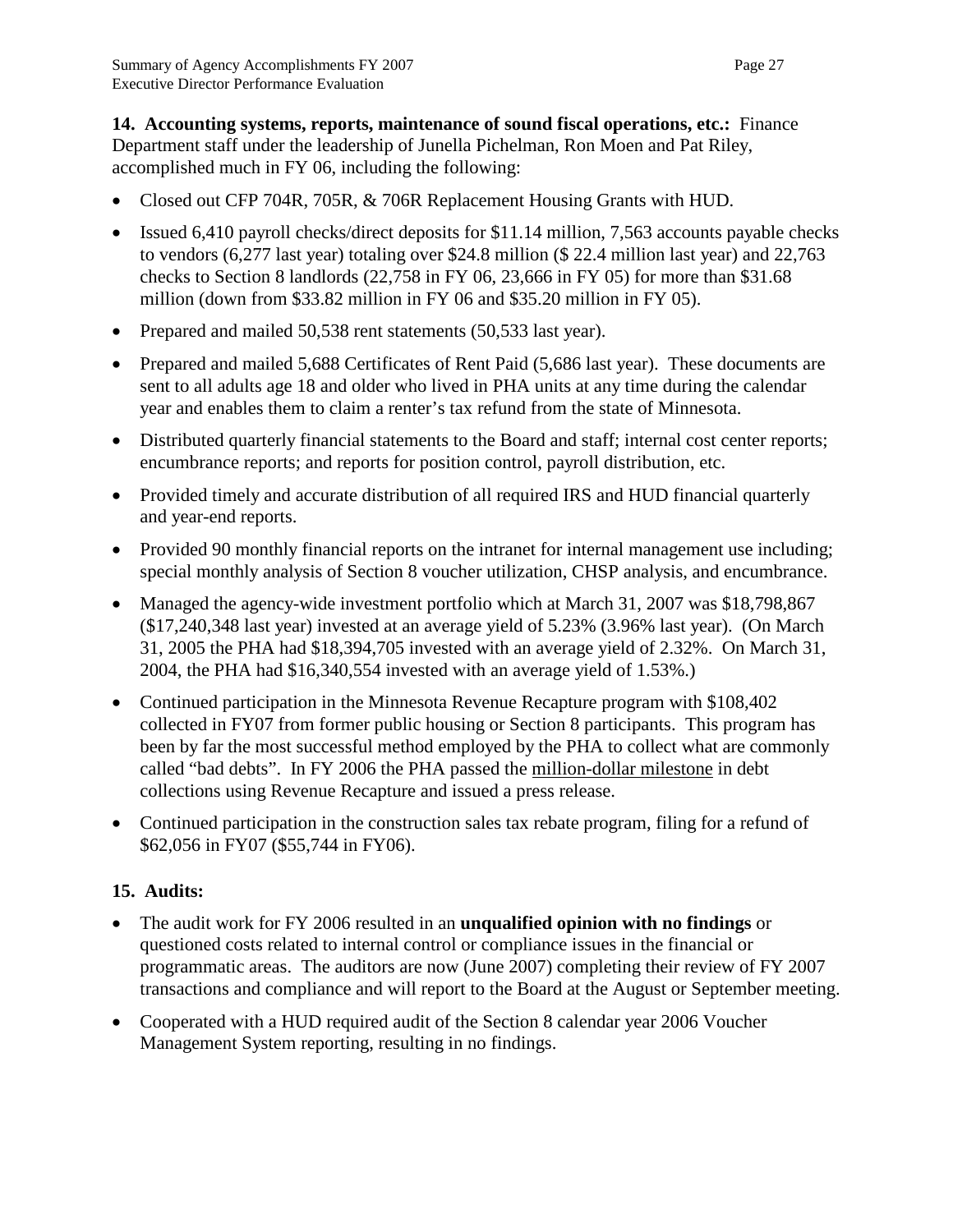- Supported the annual agency-wide financial and compliance audit, resulting in a clean opinion. The audited report was submitted for, and **received, the Government Finance Officers Association's Certificate of Excellence in Financial Reporting**.
- Performed seven resident council internal audits at year-end.
- Supported annual PILOT and workers' compensation audits. Neither had issues or findings.
- Implemented a review system to monitor, report and pay use tax. This process allows the Agency to remain in compliance with MN State Statute regarding use tax (This follows the use tax audit done by the State of Minnesota in FY06).
- The agency continued to qualify as a low risk under applicable provisions of OMB Circular No. A-133, for the years ended March 31, 2006. This designation reduces the amount of compliance work necessary and thereby helps contain audit cost.
- Completed the annual PILOT calculation audit no issues.
- Completed the annual Workers Compensation audit no issues.

**16. Management information systems (computer and phone systems):** MIS, under the direction of Junella Pichelman and Rick Jordan, accomplished the following this fiscal year:

- **Computer Systems:**
	- o Began implementing Laser Fiche Document Imaging as a method for data storage and retrieval for Finance.
	- o Evaluated, purchased and installed the highly automated CommVault data backup system with disk-to-disk-to-tape backup hardware to protect the Agency's data.
	- o Supported telecommunications and network service delivery to service providers in the family sites and hi-rises (ACOP, Promise Fellow, President's Council).
	- o Completed upgrading the network wiring to all of the Fire Command Stations in the hirises, as well as the PHA offices at Central, Hamline, Neill, Ravoux, Seal and Wilson. Partially updated the wiring at McDonough and the Mt. Airy Community Center.
	- o Upgraded from the Flex business application to the Elite business application for LRPH. This application emulates Windows and works in a more current and stable environment. Report generation is easier and the application supports a broader base of information.
	- o Upgraded Citrix software to support remote access to our Elite business application.
	- o Continued reviews of the Elite Section 8 FSS and LRPH tenant processes. Conversion of the LRPH module took place August 1, 2006. This was a major undertaking, involving over 12 months of preparation and the joint participation of Finance, Resident Services and Maintenance. Conversion of the Section 8 FSS module planned for July 1, 2007.
	- o Handled 2,400 internal "MIS Hotline" calls for computer support.
	- o Maintained the WatchGuard Firewall and Backup Exec tape backup system. We backup data nightly and send copies of data backup tapes off-site twice per week for disaster recovery purposes.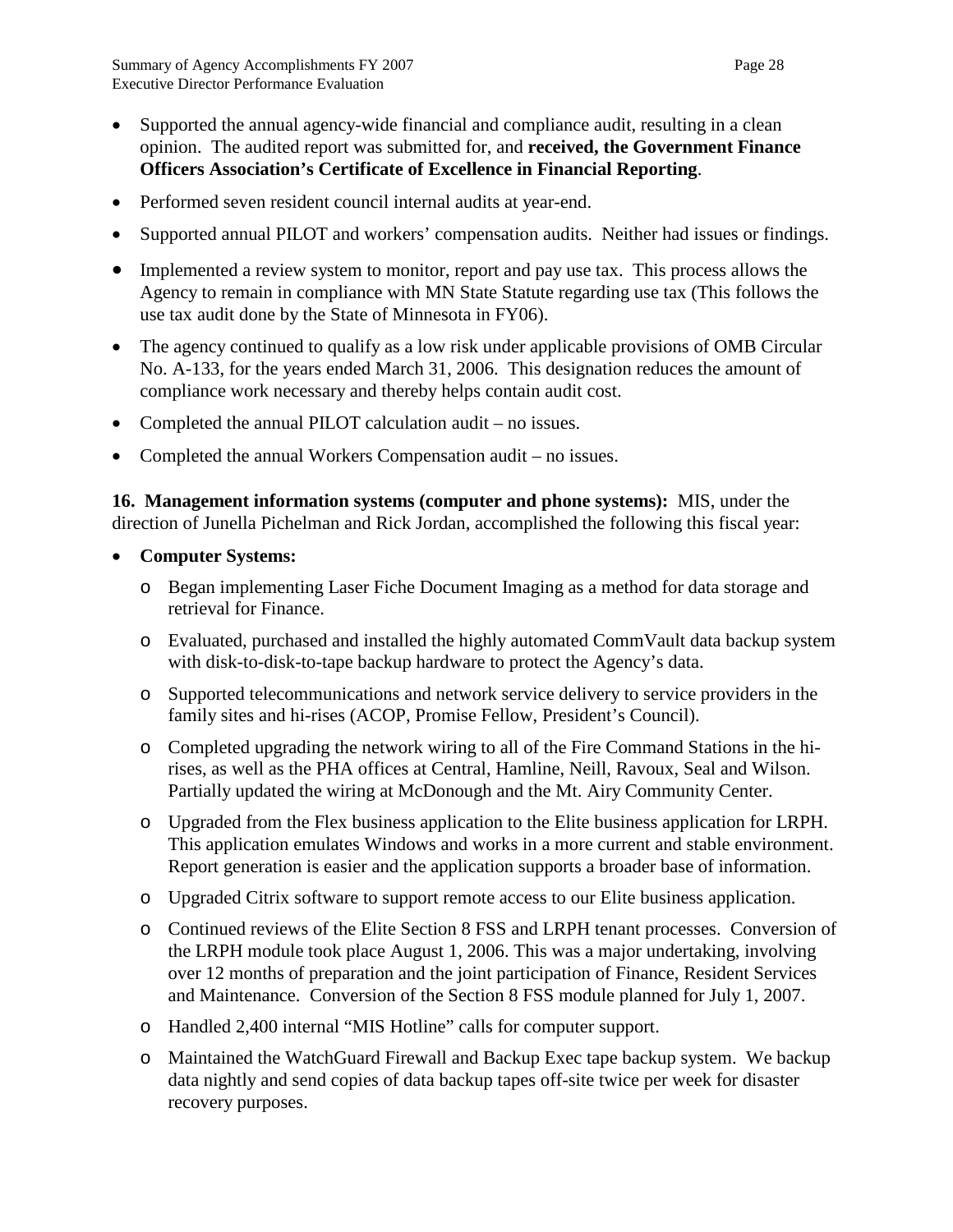- o Supported 250 computer workstations. Staff completed the replacement plan for monitors by replacing all remaining CRT– based monitors with flat panel monitors.
- o Doubled the capacity and added redundant linked to the Agency Internet connection. This improved performance and increased dependability. Implemented other necessary changes to the Intranet and Internet sites.
- o Completed graphic designing of the 2006 Annual Report, cover page for the 2006 Audit Report, and the 2007 Strategic Plan Summary Brochure.

## • **Phone Systems**:

- o Evaluated and replaced the Centigram Voice Mail system with a new integrated NEC NEAXmail AD-64 software package.
- o Selected and implemented a network-based fax server, allowing centralized sending and receiving of fax transmissions, increasing dependability and reducing costs.
- o Continued to review and revise documents describing end-user and internal MIS procedures, equipment and software inventories, and communications architecture diagrams to our support library.
- o Maintained the PHA Network Architecture diagrams to show present network configuration.
- o Worked with our Sprint/Nextel representative to analyze our cell phone usage. We adjusted the Cell service contracts to more closely match usage, saving \$1,400 per month.

# **17. Insurance:**

- The PHA received an "Outstanding" (maximum points on all nine standards) from HARRG for the PHA's FY 2006 "Work Plan Submission", resulting in an insurance premium savings of \$21,727. This work plan relates to safety and risk management efforts throughout the PHA. This was the fifth consecutive year the PHA has achieved this status.
- The property insurance premium increased to \$474,356 (up from \$447,958 last year) on an insurable property value of \$437,080,000 (up from \$409,239,272 last year).
- The general liability insurance premium decreased to \$175,870 (or 2.8% below last year's premium of \$180,859).
- On February 28, 2007 the Board approved the current workers compensation insurance policy with an annual premium of \$137,932, an increase from last year's premium of \$111,102. (The experience modification factor increased from 0.67 to 0.81.) This was the start of the third year of purchasing a policy with a \$10,000 deductible per occurrence. By having a \$10,000 deductible, the Agency saved \$36,000 versus the cost of a no deductible policy.
- Continued coverage in the areas of automobiles, commercial crime, directors and officers, boiler, and Section 8 Lead Based Paint liability at a total cost of \$92,167 (an increase from last year's premium of \$78,944). Fiduciary coverage is provided for staff serving as Pension Plan Trustees/Administrative Committee members at a cost of \$6,171 (same as last year).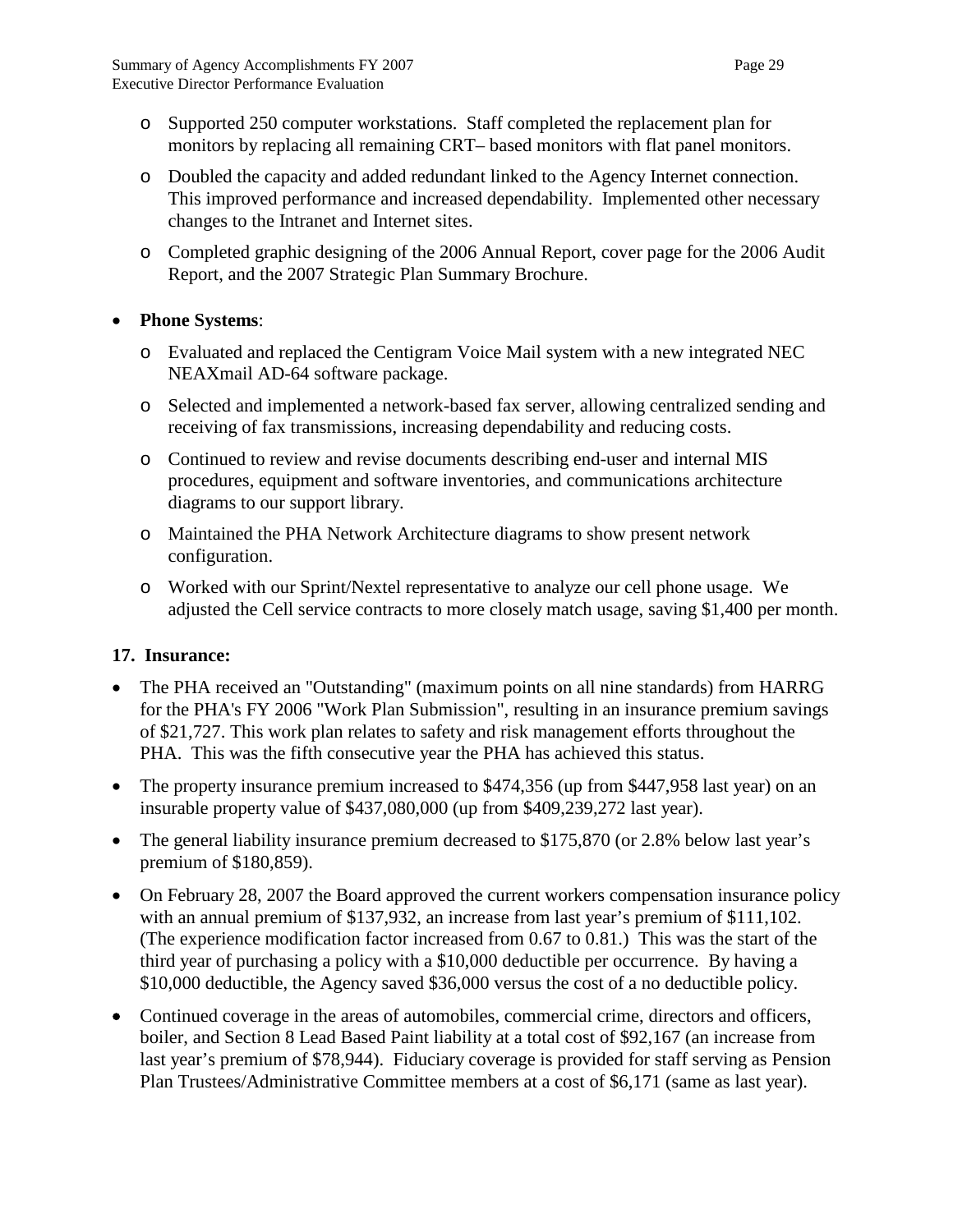**18. Risk management and general employee safety:** Staff, especially Mike McMurray, Hank Petro and Junella Pichelman led our efforts to promote employee safety, including:

- Monitored and updated the Agency's material safety data sheets. Continued the contract with DeMarco Solutions to maintain a database for all material safety sheet information. Issued name and picture ID badges to employees including the 1-800 phone number for 24 hour, 365-day emergency information availability regarding material safety sheet information.
- Worked with Health Partners Occupational Medicine Clinic for pre-employment physicals and medical care for employee on-the-job injuries. Pre-employment physicals continued to be specialized and tailored to the physical requirements of the job.
- Continued to manage claims, work with physicians to determine employee job restrictions, and quickly return employees-to-work in modified or light duty status. Physician examination of injured employees is coordinated with employee's department, the insurance carrier, and the workers' compensation management consultant. Light or alternative work continued to be assigned to employees to foster a quick return to work. This approach continued to minimize employee injuries and claims.
- Sent wellness and health information to employees. The Hope Health newsletter was sent to all employees monthly.
- In conjunction with the Employee Right To Know and Bloodborne Pathogen safety program provided Hepatitis B vaccinations to Maintenance and CHSP staff considered at risk for occupational exposure. New employees who may be at risk for occupational exposure were offered the vaccination at the time of their pre-placement physical and receive safety training as part of the orientation program.
- Continued to monitor infectious materials spill kits installed in each main employee work location and in all buildings.
- Continued to offer ergonomic review of workstations when requested.
- Worked with the consultant from Stanton, Health Partners and Health Fair Committee members to organize a "Health Fair" which consisted of flu shots, flexibility test, cardio respiratory fitness, muscular strength, blood pressure readings, cholesterol and glucose reading. Over 100 employees attended and participated in all aspects of the fair. The goal of the Health Fair is to increase and promote healthy living and preventative health measures that will help keep employees healthy and help control health care costs.
- Members of the safety committee conducted safety inspections of twelve PHA sites during the year. Safety committee continued work on a business continuation plan in the event of a disaster. Completed and posted the OSHA 300 Log which reports on-the-job carrier.
- During the year there were a total of 17 employee injury claims. The total cost of these claims was \$45,206 (\$19,731 for actual medical and time lost costs plus \$25,475 in reserves). There were a total of 19 non-reported (required no medical attention and no lost time) injuries on the job. Three workers compensation claims were denied by the insurance carrier.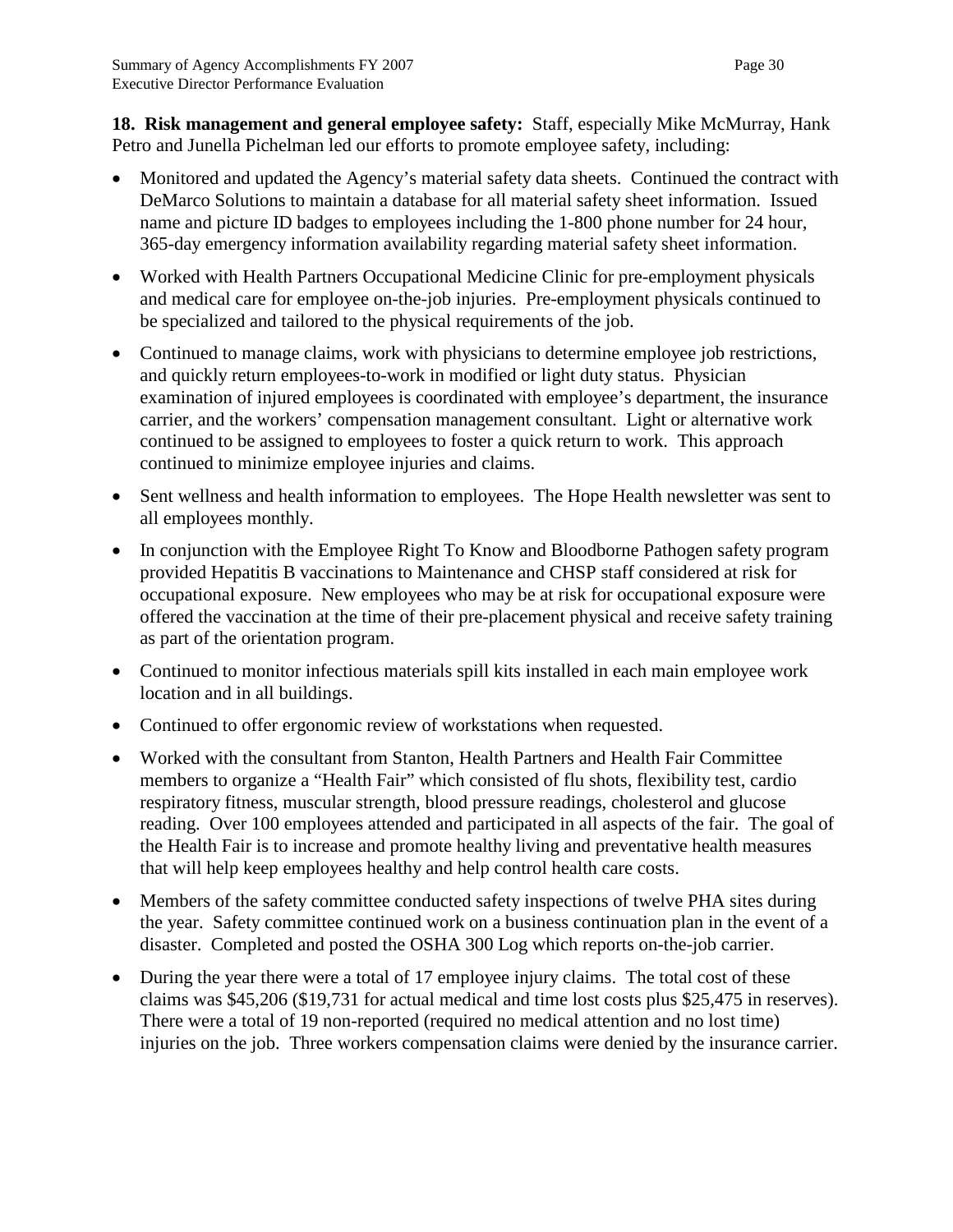#### **19. Pension plan:**

- The HRA/PHA Pension Plan is under the direction of its Board of Trustees (5 members). The Plan exits only to serve PHA employees and certain City HRA employees. Junella Pichelman served as the PHA administrative representative on the Board and as Chairperson of the Administrative Committee thru January 2007. Kathy Frits, Human Resource Generalist, was elected to serve as the new PHA administrative representative on the Board for a term beginning July 1, 2007. Mike McMurray is also a member of the Board of Trustees and on the Administrative Committee. The Committee has the fiduciary responsibility associated with managing the assets of the defined contribution plan.
- Set up total cash distributions, rollovers to other plans/IRAs, installment cash distributions, deferred distributions, Minimum Required Distributions upon reaching age 70.5, etc.

**20. Contract settlements and labor relations:** Mike McMurray and Kathy Frits assisted the Executive Director and Department Directors in maintaining good working relationships with the Agency's employee bargaining groups during FY 07:

- Continued to maintain positive employee relations by pro-actively addressing and resolving problems at the earliest stages. Continued to work to minimize number of formal grievances.
- Worked with AFSCME to negotiate the voluntary resignation of a long-term employee.
- Grievances: During the fiscal year there were a total of four grievances filed. One was filed by Local 132 and three by AFSCME. All were resolved at or before the "Step 3" level.

**23. Admissions and Occupancy Policy revisions:** Continue to monitor and revise the public housing policies based on Congressional changes and Board directives. Work closely with other departments in reviewing and evaluating proposed changes to programs.

- Revised the Policy to increase excess utility charges for freezer and air conditioner use in hirises with PHA paid utilities. Implemented a revised utility allowance schedule for use in family units with tenant-paid utilities
- Violence Against Women Act (VAWA): All public housing residents were notified about the provisions of the Act in July 2006. During the FY Housing Policy staff drafted PHA policies in collaboration with the PHA's Legal Counsel and Resident Services staff. The policies and a VAWA lease addendum were approved by PHA Board 4/25/07.

**23. Public housing re-exams:** Goals include: Perform resident interim rent determinations and annual re-exams with accuracy within established time frames. Continue to develop processes to increase efficiency and ensure compliance with current HUD guidelines. Fully integrate HUD's UIV application into our business systems. Work with Re-exam, Rental Office and Section 8 staff to share information and ongoing training.

- Integrated HUD's Enterprise Income Verification System into Admissions and Occupancy Policies and routine procedure.
- Took appropriate action to retro-charge all residents where EIV showed discrepancy with termination actions where appropriate.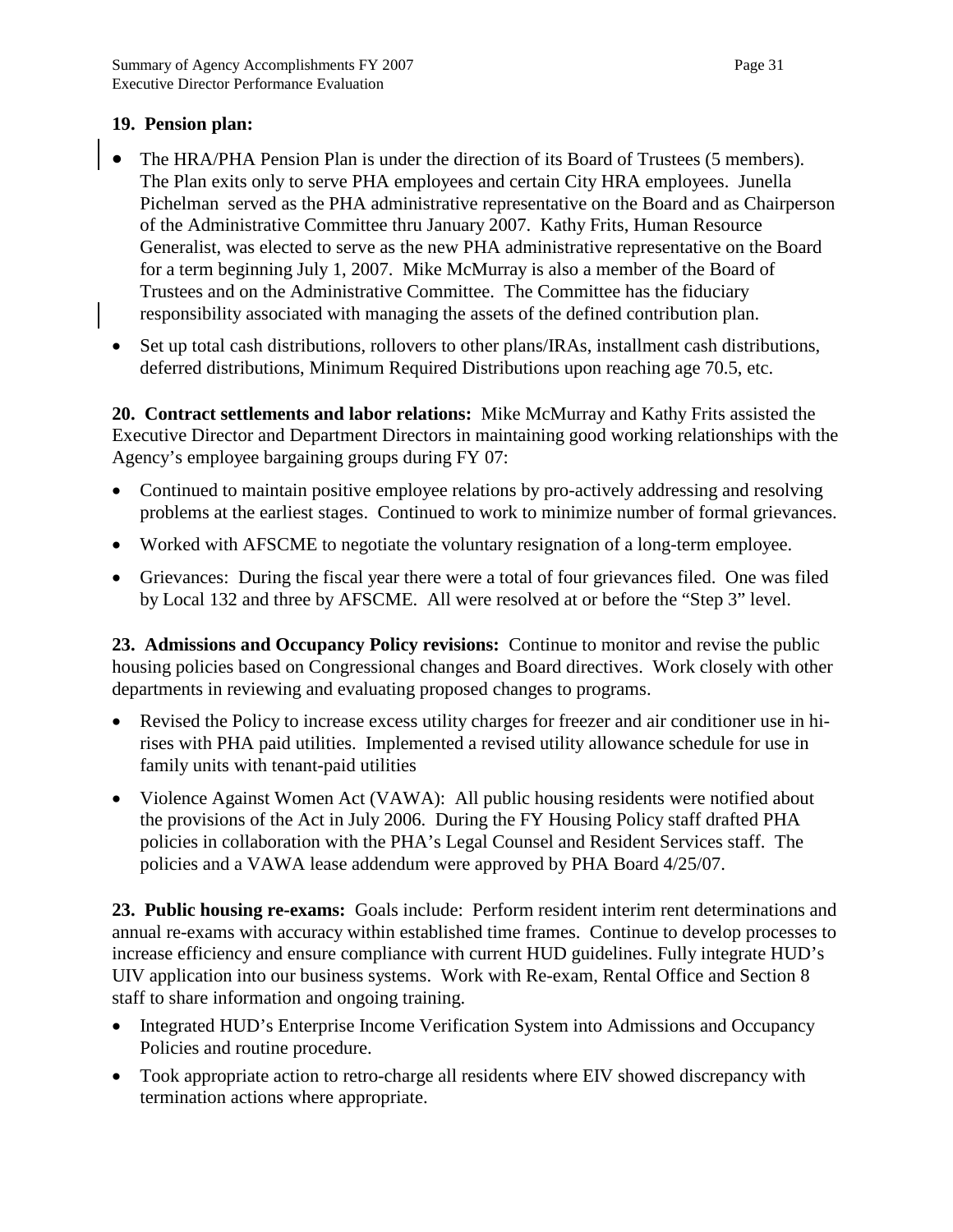- Developed, implemented, and trained staff on HUD required policies regarding appropriate and secure use of EIV data.
- Implemented increase in flat rents.
- Completed 4,263 annual income reviews. This includes interview with resident; verification of all income, assets and deductions; determination of eligibility for earned income or other special programs; calculation of new rent; notification to resident of new rent amount.
- Staff conducted more than 3,500 interim income reviews to meet all HUD regulations regarding increase or decrease of rent between annual income reviews.
- Staff implemented use of HUD's Enterprise Income Verification system, resulting in the need for many retro rent charges, payment agreements and termination actions. Family staff initiated 14 terminations for fraud. Hi-rise initiated 2 terminations for fraud. Revised procedures for fraudulent reporting of income/late reporting of income assuring consistent action in all situations of unreported income.
- Implemented change in minimum rents from \$25 to \$50 effective October 1, 2006

**27. Heating, ventilation and air conditioning (HVAC) systems/energy consumption:** Staff, under the leadership of Hank Petro and Al Borman maintained all HVAC systems in a safe and efficient manner to ensure resident/staff comfort and safety, and assured that all HVAC systems are in compliance with City and State regulations, including:

- All State, City and HUD required inspections and safety checks were performed as required this fiscal year. All boilers passed these inspections; performed by the PHA's insurance company.
- The Maintenance Department staff has been active participants in all modernization projects and continues to advocate for energy saving equipment. Radiation heating pumps and domestic water booster pumps have been updated in several hi-rise buildings for maximum energy saving. This is achieved by controlling these systems through the energy management system. This program automatically monitors and adjusts water pumps discharge pressure.
- The Chief Operating Engineer expended \$350,000 of Comp Grant and Non-Routine funds replacing obsolete and inefficient HVAC equipment in the hi-rises and community centers.
	- o Some examples of this work are as follows: retrofitted Dunedin hi-rise heating system from gas/oil boilers to District Heat. The District Heating system is computer controlled for efficiency and resident comfort. In addition it provides emergency backup boiler lead/lag control. This new control program will automatically switch the heating from District Heating to existing boilers if the supply is interrupted. This provides uniform heat usage and saves energy. Excessive heating cost are eliminated because of increased temperature control. Boiler burners and burner tubes will be replaced at Mt. Airy, Front, Ravoux and Hamline Hi-Rises this summer. The new burners and tubes will increase boiler life and efficiency.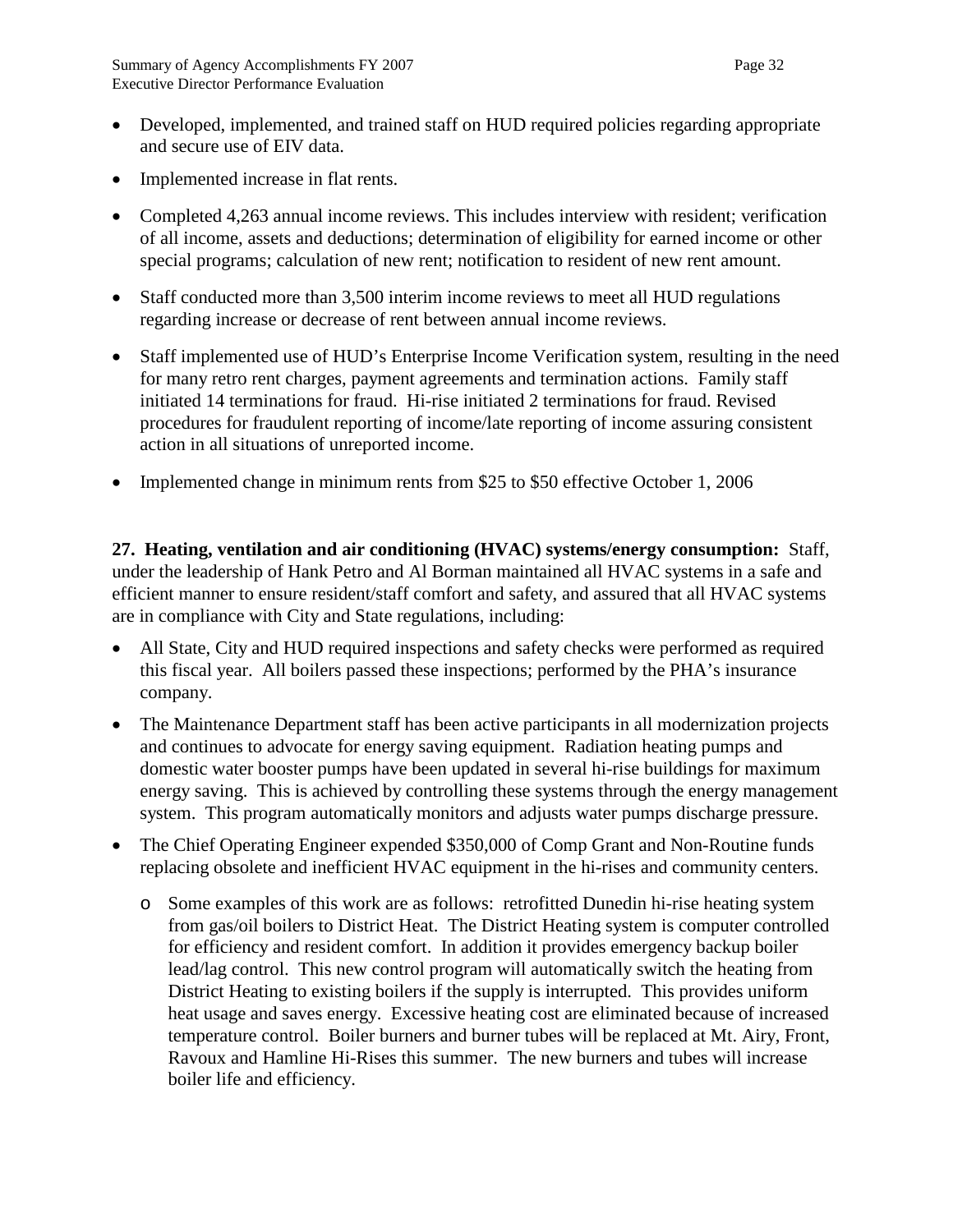**28. Appearance of buildings and grounds:** Maintenance staff, working with Resident and Technical Services staff continued to assume the primary responsibility for maintaining and improving the appearance of PHA buildings and grounds.

- Maintenance Contracts staff worked team with Managers and Resident Services staff during the design, construction and inspection of all modernization work including McDonough modernization, Central Duplex exterior modernization, Wabasha and Seal Hi-Rises elevator work, Front Hi-Rise exterior work, Dunedin and Wilson Hi-Rises sprinkling, scattered site home modernization and other projects to make sure that modernization met Agency goals.
- Maintenance and Property Managers perform all of the joint monthly inspections and provide written documentation of their findings. Work assigned to maintenance staff was completed prior to the next scheduled monthly inspection. During the inspections, managers also evaluated the work in progress or completed by contractors. They then brought the corrective action needed to the attention of the project leader. Another purpose of the inspections was to document the repairs or improvements to be considered for future budgets.
- Maintenance and management staff continued to perform joint vacate and ready unit inspections in family areas and scattered sites to improve the quality of the unit at turnover. These joint activities promote the Agency vision of team property management.
- Management staff did weekly drive-by inspections of several Scattered Site units all summer in areas where neighbor complaints had been an issue. This effort greatly reduced neighbor complaints and negative comments about public housing.
- Scattered Site staff, with help from Mt. Airy and Roosevelt/Dunedin management staff completed a minimum of 5 inspections of yard and home exteriors of all scattered site properties and did necessary follow up.
- In all family developments staff assured that residents adequately maintained yards, sidewalks, and trash enclosures using techniques such as daily monitoring; recognitions such as "yard of the month", framed pictures of yards with outstanding flowers, providing flower seeds, encouraging planting of perennials, recognizing efforts by providing incentives to purchase yard care tools, tool lending programs and yard care classes for those who needed frequent reminders about yard care.
- Senior staff performed monthly inspections throughout the fiscal year. These included hirises, family developments and single-family scattered sites. Any noted deficiencies are passed along to the appropriate staff for correction.

# **29. HOME (Home Ownership Made Easy):**

- At the beginning of FY 07, a total of 257 families had become homeowners since HOME's inception in 1990 (145 public housing residents and 112 Section 8 participants). Ten households became homebuyers in FY 07, short of the goal of assisting 15 families.
- During FY 07, 37 new families were counseled by Thompson Associates, bringing the total number counseled since the program's inception to 1,482. Thompson also conducted followup visits with recent homebuyers. The average income of the HOME purchaser in FY2006  $\&$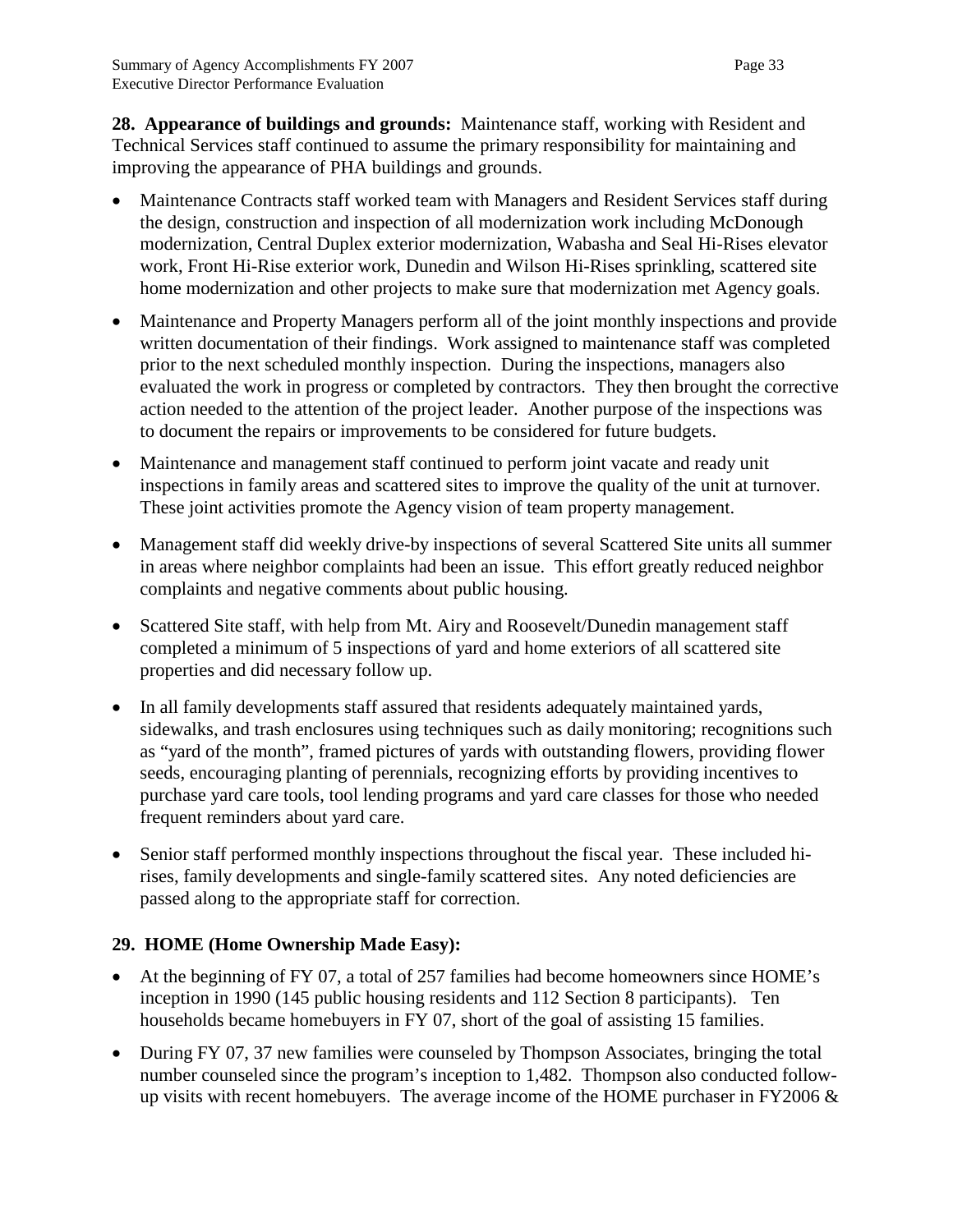FY2007 was \$39,711 (compared with \$35,339 over the life of the program). The average purchase price was \$190,800 (compared with \$95,857 over the life of the program).

- On March 28, 2007, the Board approved the Year 18 HOME contract with the Family Housing Fund. The PHA and our partners (the Family Housing Fund, and Thompson Associates) are proud of the 257 families that have moved out of public housing or Section 8 into homeownership. Their units have been re-rented to other families on the waiting list.
- Much of the program's success can be attributed to the generous financial support provided by Tom Fulton and the Family Housing Fund, counseling and education services of Sue Didier of Thompson Associates, and the hard work of PHA staff and residents who prepare families for the responsibilities of homeownership. Tristy Auger also deserves credit for assuming the PHA's administrative duties for the HOME program this past year.
- The challenges facing the program continue to be rapidly increasing home prices that outpaced participant's purchase ability, and limited lender agreements.

**30. Other homeownership purchases:** In addition to the HOME and HOMEWARD, one participant in the Family Self-Sufficiency Program (FSS) purchased a home upon graduating from FSS.

# **31. City of St. Paul Fire Department of Fire and Safety Services Activities:**

- During this fiscal the Agency and the Fire Department joined forces to work on several projects. The Fire Department was instrumental in working with the residents of Wilson Hi-Rise during installation of the sprinkler system. They helped calm resident concerns with regard to balcony storage. We joined into a team effort to apply for a Home Land Security Grant for \$1,000,000. This grant application is to complete installation of a sprinkler system at Iowa Hi-Rise and community fire prevention education.
- All citations/referrals from the St. Paul Fire Department are sent to the Maintenance Senior Manager who ensures all corrections are assigned to appropriate staff throughout the Agency. In addition the Maintenance Senior Manager updated the Hi-Rise and Family area preventive maintenance checklists to include commonly cited Fire Department code violations.
- Documentation of completion of all requests for reports and citations is completed by the Maintenance Senior Manager and on file at Mt. Airy Maintenance Administration.

**32. Resident Councils:** Staff continued to provide necessary staff support and funding to all family and hi-rise Resident Councils, City Wide Residents Council and Presidents Council by attending all council meetings, encouraging participation of residents, providing new residents with information about councils, and encouraging residents to take leadership roles in councils.

- McDonough Resident Council sponsored a youth art project where youth worked with a mosaic artist to develop artwork to be on permanent display in the Community Center.
- Dunedin Resident Council provided funds for a resident to staff the computer lab for the after school youth program.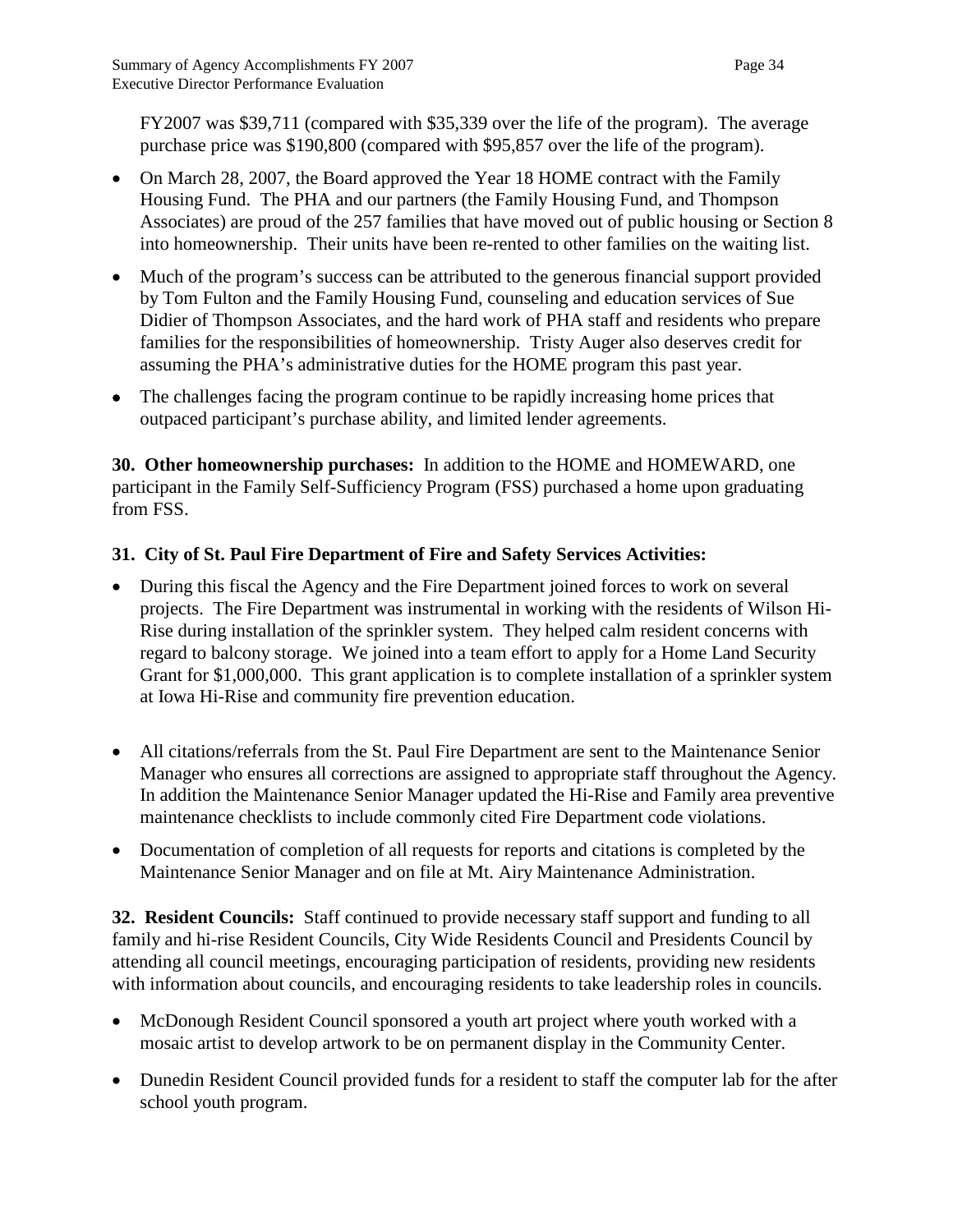- All family councils submitted records for audit timely and received full funding, based on audits conducted.
- Presidents Council and City Wide Resident Council each sponsored successful summer picnic events for all residents.
- The 4 family HSC's handled approximately, 1,400 referrals during the fiscal year. Referrals were for a variety of issues including: housekeeping, property upkeep issues, late rent, parenting issues, mental health, crisis intervention, conflict resolution, domestic abuse, child abuse, transfer requests, police call follow ups, and 504 accommodations.
- The 5 hi-rise HSC's handled approximately 1,600 referrals during the fiscal year, several residents were seen multiple times for different issues.
- All 4 family site and scattered site Resident Councils held "School Success" programs just prior to the start of the school year. Families heard presentations by school staff on how to help children succeed in schools and received school supplies for their children.
- Funding for the STEP program ended in June 2006 necessitating among other losses, closing of computer labs at each family site. City Wide Resident Council provided volunteers to staff computer labs some hours each week at McDonough and Dunedin.
- Dunedin Resident Council, ACOP and the Dunedin staff conducted a very successful summer program that provided jobs and life skill training for 12 Dunedin youth, Science Camp experience and other summer activities for children at Dunedin.
- McDonough Resident Council, management staff and Parks and Rec staff held a successful annual Family Day celebration for all McDonough residents.
- City Wide Resident Council and the Presidents Council negotiated a contract to assess the condition of all Resident Council and computer lab computer equipment and to provide ongoing maintenance, updating and trouble shooting for a two-year period. This is the first time the 2 major Councils are working together on a project.
- Family Resident Councils partnered with and provided funding for Promise Fellows Youth Connections After School programs and ACOP Police Athletic League (PALS) program. Council funding allowed these programs to buy supplies, pay for transportation and pay youth registration fees for city sports leagues.
- **33. Ending Homelessness:** The Executive Director serves on the Governor's Advisory Committee for the State Business Plan to End Long-Term Homelessness.

Housing Policy staff Al Hester and Alicia Huckleby participate in St. Paul/Ramsey County Homeless Advisory Board and the Ramsey County Advisory Committee on Family Homelessness Prevention Assistance Program (FHPAP). They helped implement "Project Homeless Connect" at the St. Paul Armory on June 19, 2006 (and also June 19, 2007).

# **34. Employee and resident scholarships:**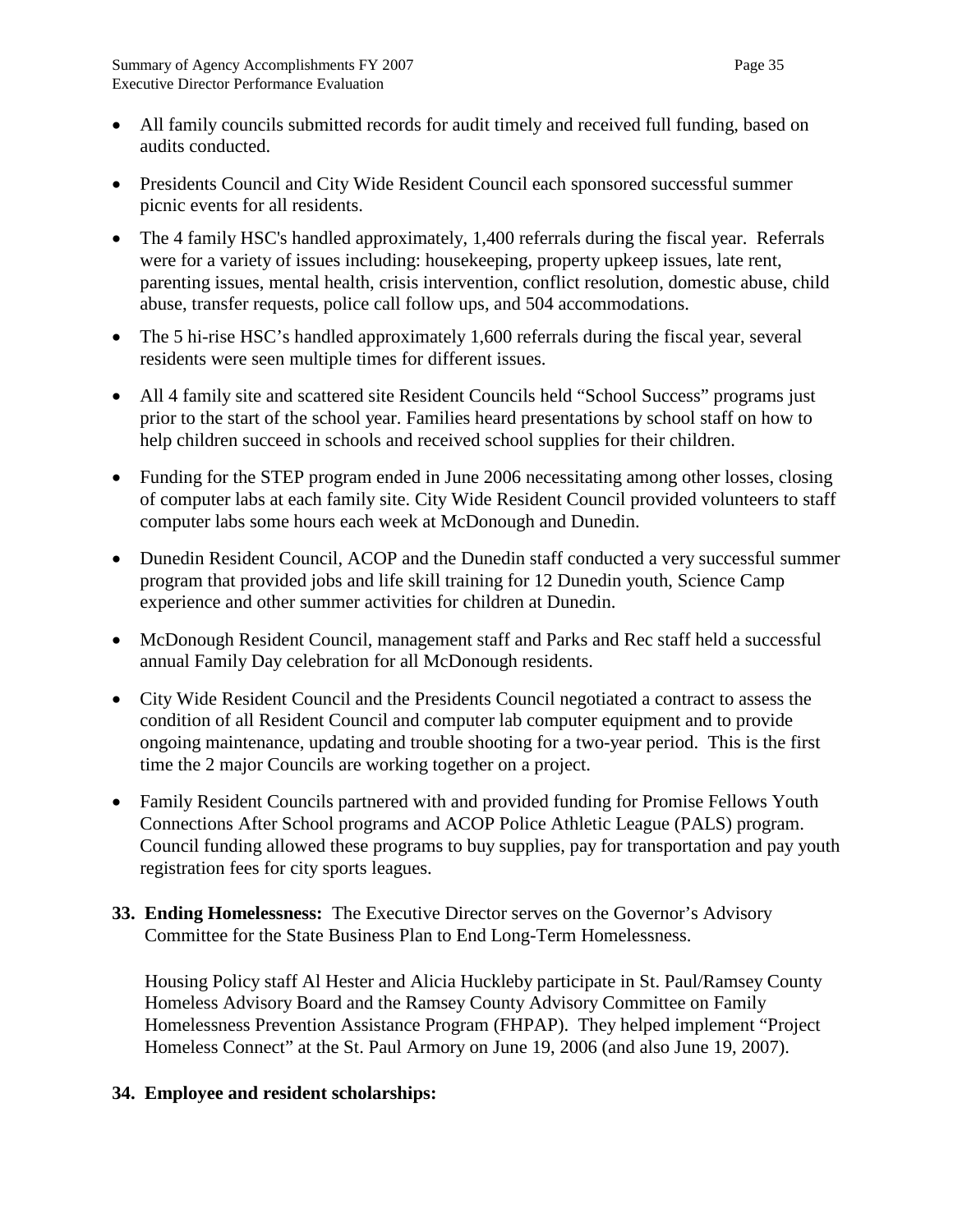- **Former Commissioners Richard Willits and John Wilking and current Commissioner Marty Strub** have donated a total of almost \$5000 to the PHA for staff scholarships through FY 2007. These scholarships can be used to supplement education related expenses not covered by the PHA's tuition reimbursement plan. When former Commissioner Willits made the first donation, he wrote: "I would like this donation to be used by the PHA for the purpose of assisting an employee with their education. The education may or may not be related to their work at the PHA. Any education for the purpose of self-improvement is acceptable." The balance remaining at the end of FY06 was \$1700.
- On September 27, 2006, the Board awarded five public housing residents scholarships of \$1,000 each through the PHA's Scholarship Award Program to pursue post-secondary education. This program was created in 1996. The PHA has awarded 66 scholarships to residents since the inception of the program.

**35. Agency-wide employee recognition event:** Held yearly banquet in October. In addition to the Employee Length of Service Awards, staff continued the Team Awards including the Outstanding Risk Taking Award (Elite Implementation Team) and the Outstanding Team of the Year (Excellent Emergency Mode Team).

**35. Monthly Management Report:** This report continued to be the focus of detailed, semi monthly Senior Staff review of numerous operational indicators, such as: units owned, vacancy rate, turnover rate, families housed each month, waiting list and admissions, tenant accounts receivable, annual housekeeping inspections, annual preventive maintenance inspections, applications for continued occupancy, lease terminations for cause, maintenance work orders, resident satisfaction surveys, and Section 8 utilization.

**36. Monthly Human Resources Employee Activity Guide:** This monthly report provides detailed information to department directors and the Executive Director covering human resources/staffing activity indicators. Indicators include: employees hired, promoted/transferred/demoted, terminated/laid-off; recruiting activity by department; employee turnover; employee population by ethnic group; age distribution of all employees; employees on leave; health insurance cost; list of temporary employees; full-time equivalent employee count by department; and training programs attended by each employee.

**37. Strategic Planning:** On July 26, 2006, the PHA held a daylong strategic planning retreat. All commissioners, senior staff, legal counsel, and external community stakeholders participated in the retreat. In August, the Board prioritized a number of specific short-term and long-term strategies, which staff are implementing and reporting to the Board on a monthly basis.

**38. Executive Director Consulting:** In October, the Executive Director reported to the Board that he participated in two minimal consulting activities, one involving the Korean research Foundation and the second involving the Housing Authority of the City of Los Angeles.